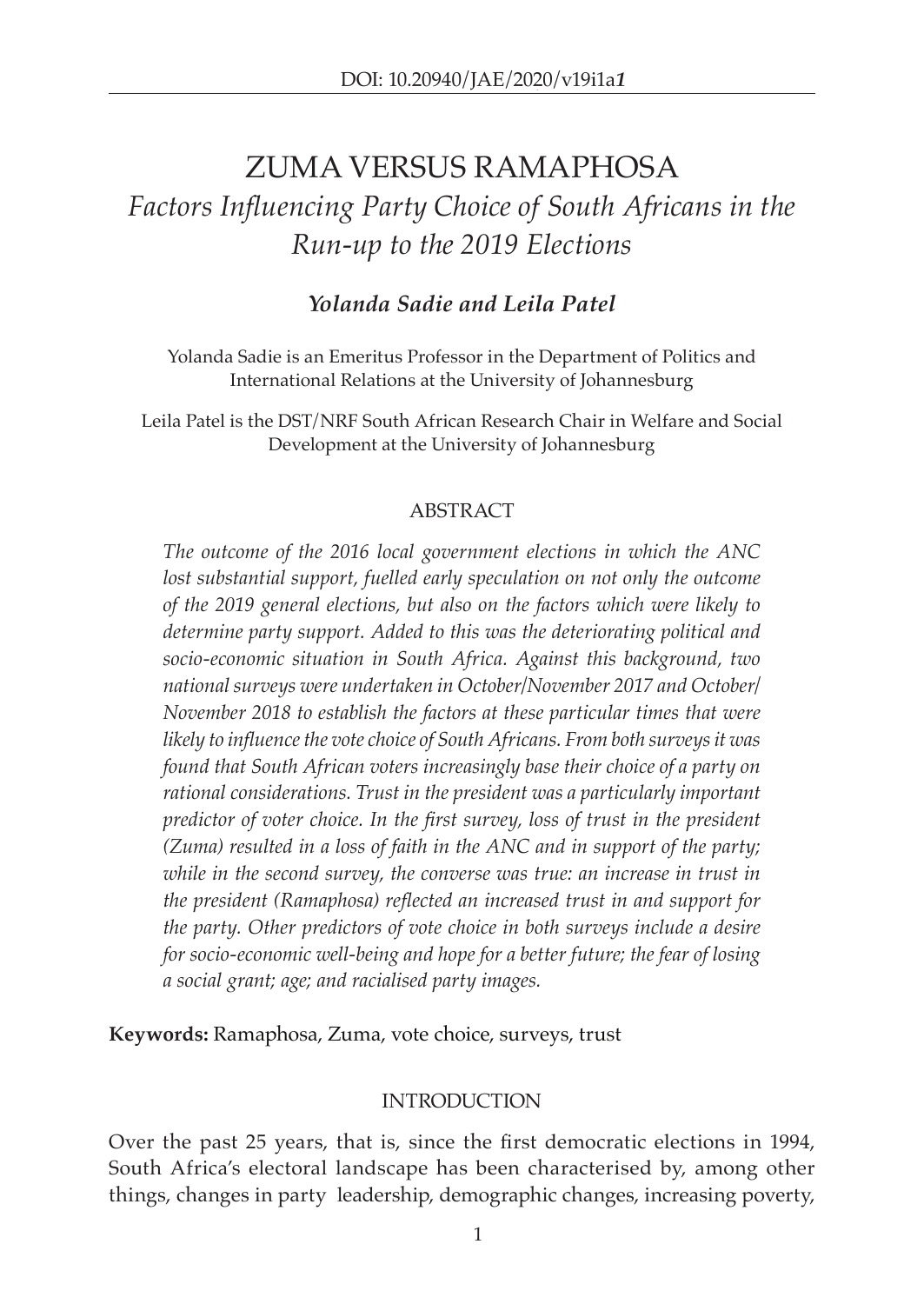inadequate service delivery with accompanying protests, high levels of corruption by public officials and most recently, the prevalence of 'state capture'.

Voters have increasingly indicated their willingness to switch their support across parties in both national and local elections. Post-election surveys by the Comparative National Elections Project (CNEP), for example, showed that between the 1999 and 2004 national elections 8% of the respondents switched their voting choice, 12% switched between 2004 and 2009, while 15% switched parties between the 2009 and 2014 elections (Schulz-Herzenberg 2016, p. 502). Furthermore, the local government elections in 2016 resulted in a substantial decrease of support for the governing African National Congress (ANC). It gained only 57.4% of the vote and, for the first time, went below the psychological level of 60% of support.

However, local government elections are often regarded in the literature as of a lower rank or as different from national elections. They are therefore depicted as second-order elections as opposed to first-order national elections. It is also argued that in local government elections national place-bound considerations or personal contacts tend to overwrite national party identification or ideological considerations, and that main arena conditions and considerations tend to influence and guide voters. The latter will either decide not to vote or they will turn to expressive voting – for example, voting for new or small parties to punish or reward nationally governing parties. Furthermore, turnout in local elections is generally lower<sup>1</sup> (ECPR 2019).

Nevertheless, the outcome of the 2016 elections, as well as the deteriorating political situation in South Africa, fuelled not only early speculation on the outcome of the 2019 national elections, but also debate on the factors likely to determine party support in these elections. The shifts and complexities in the electoral landscape, which are highlighted in the first section below, resulted in a variety of explanations for the voting behaviour of South Africans over the years.

Against this background two national surveys were undertaken in October/ November 2017 (while Jacob Zuma was still president) and in October /November 2018 (when newly- elected Cyril Ramaphosa had been in office for eight months) respectively. They were to establish which factors at these particular times were likely to influence the vote choice of South Africans in 2019 and whether the reasons for supporting a particular political party had changed a year later, closer to the elections in 2019. It should be emphasised that public opinion research provides 'a photograph of society at a given time' (Harris 2012, p. 133) and does not serve as a prediction for the outcome of elections. It provides insight into and

<sup>1</sup> Voter turnout in local government elections in South Africa has also been progressively lower than in national elections. In the 2014 general election for example, the turnout was 73.5% of the registered voters compared to 57.9% in the 2016 local government elections.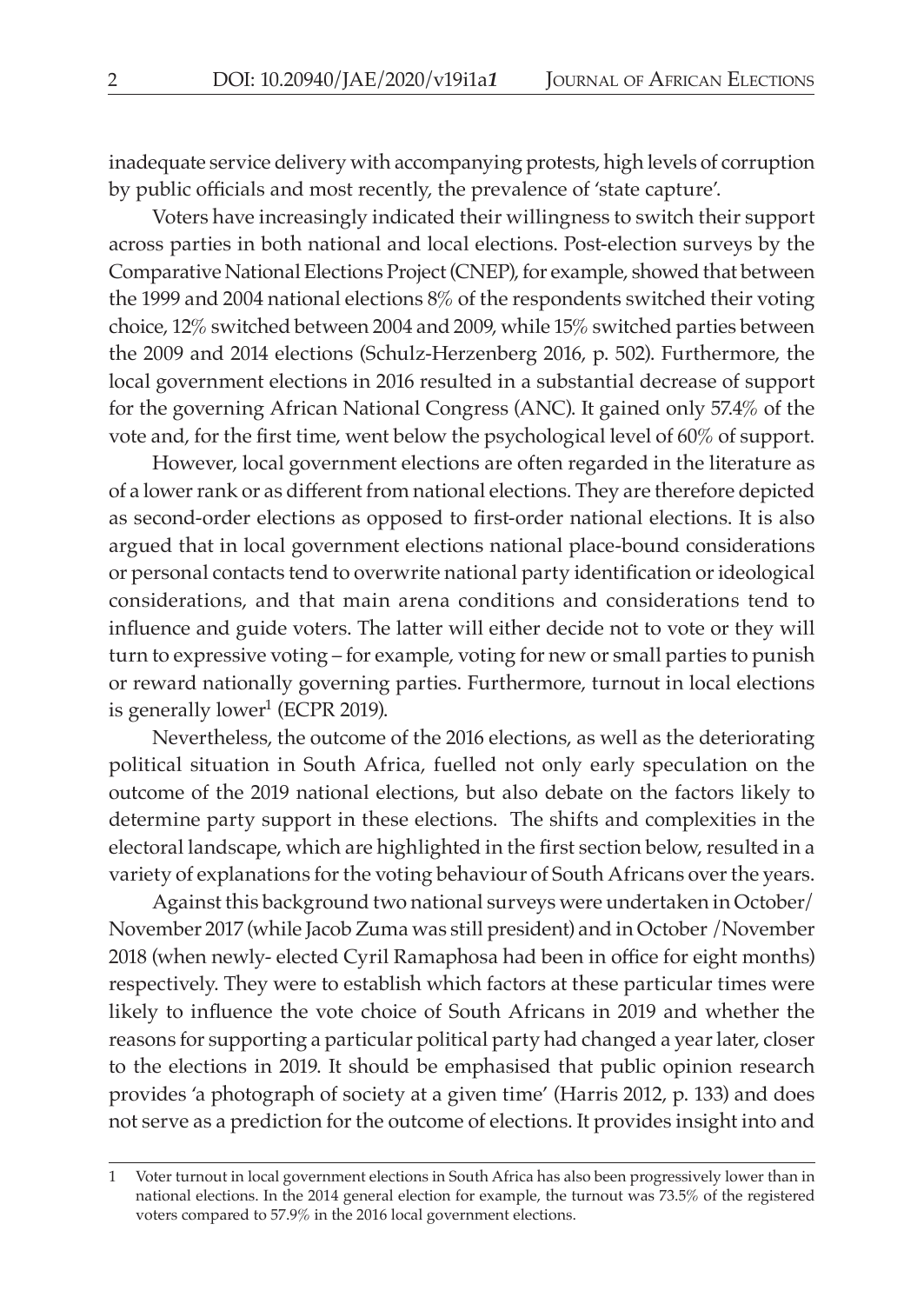knowledge of the perceptions and attitudes of the South African population and the mood in the country at the time when the research was undertaken.

The following section provides an overview of the electoral landscape over the years, which provides the context for the two surveys. It also has a bearing on the explanations for the voting preferences of South Africans since 1994 in the subsequent section. This is followed by the methodology of the two surveys; results on party support and loyalty; the linkage between trust, performance and democracy; and, lastly, the analysis and findings.

#### ELECTORAL LANDSCAPE SINCE 1994

The first three democratic elections in South Africa were characterised by overwhelming support for the ANC, reaching an all-time high of 69.7% in the 2004 elections. However, the party's support subsequently dwindled to 62% in the 2014 elections. A watershed in the party's electoral history was the local election results of 2016, where it gained only 57.4% of the vote.

Zuma's controversial rise to becoming ANC president in December 2007 (amidst numerous corruption charges against him) and the recall of President Mbeki in September 2008, fuelled the formation of the Congress of the People (COPE) in 2009 by dissidents from the ruling party who reserved their loyalty for the former president. In essence, COPE externalised the internal factionalism within the ANC (Booysen 2009, p. 85).<sup>2</sup>

A further dent to the ANC (but from the left) was the establishment of the Economic Freedom Front (EFF) in 2013 by Julius Malema, former leader of the ANC Youth League (ANCYL), who was expelled from the ANC in 2012. Its support in the 2014 elections was a modest 6%, although it became the official opposition in two of the provinces. The EFF's populist rhetoric of nationalisation and economic liberation attracted the support of the youth and the workers as well as large numbers of the unemployed and informally employed. The party estimated that about 85% of its 1.1 million national votes were from voters below the age of 35 (Booysen 2015, pp. 36, 232). In the 2016 local government elections the EFF managed to gather 8.3% of the proportional representation vote, allowing it to play a strategic role in forging alliances with the Democratic Alliance (DA) in key urban areas.

<sup>2</sup> Despite its modest performance in the 2009 elections of 7.4% at national level, COPE attained opposition status in several provinces. However, its support declined dramatically in the 2014 elections to 1% nationally in favour of the DA. The IFP's support also dwindled in 2014 to 2.4% nationally, while the party also lost what little status it had in its stronghold of KwaZulu-Natal when the DA became the official opposition in the province.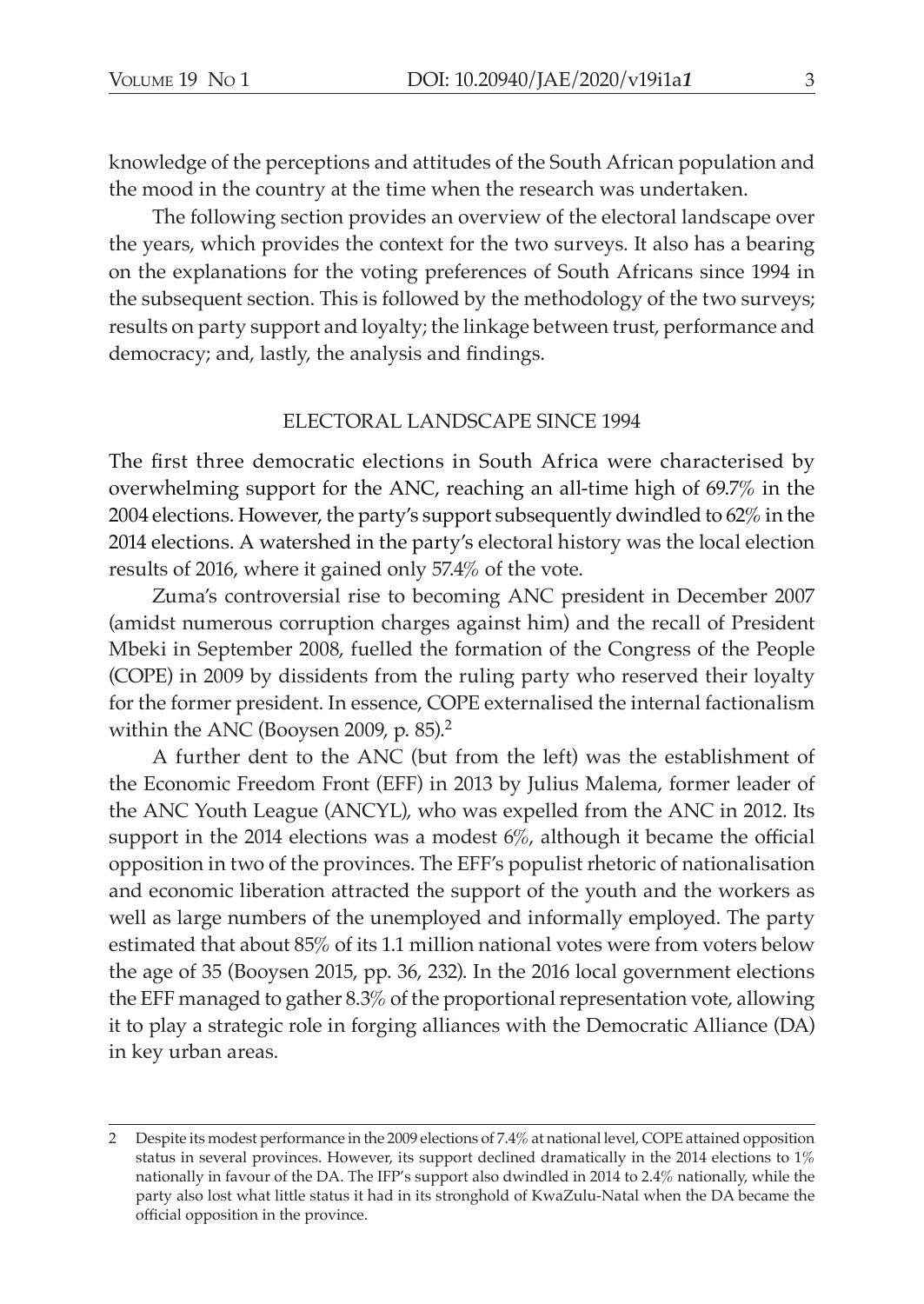The DA, the official opposition since 2004, showed sustained growth. It had increased its support of 12.4% in 2004 to 22.2% in 2014. In the local government elections of 2016, its support increased to 24.6%, and it also took control of the three metropolitan areas lost by the ANC.

Besides the changing party landscape, there have also been demographic changes in the electorate. Since 1994 the population has become younger and more urbanised, with 64.8% of the population living in urban areas in 2015 (as against 56.9% in 2000) and an increase in the population in the 15–34 age group from 36% in 1996 to 44% in 2011 (Southall 2014, p.5; South Africa Survey 2017, p. 31). By 2016 eligible voters in the age group 18–39 totalled 60% of the country's voting population, which has also resulted in changes in the electorate (South Africa Survey 2017, p. 910). This cohort was born in the mid-1980s and later, and is likely to be less influenced by the ANC's liberation credentials in its choice of party support. The urban/rural split is important, since ANC dominance is most marked in rural areas, while political discourse is largely shaped by urban concerns (Southall 2014, p. 7). The 2016 local government election results bear testimony to this divide and particularly to support for the ANC (Maserumule & Ndletyana 2016, p. 447).

Under the presidencies of Mandela and Mbeki there was widespread optimism for South Africa's democratic future, which was accompanied by the ANC government's substantial socio-economic achievements up to 2008. In contrast, the Zuma period, particularly the second term of his office (2014–2017), was characterised by factionalism within the ANC associated with Zuma: endemic corruption, poor economic performance, deteriorating socio-economic conditions, the inability to stimulate the creation of jobs for an expanding labour market, poor and erratic service delivery, rising unemployment, dysfunctional security institutions, and, most importantly, the politics of patronage and state capture. By 2016 the crises had reached such large proportions that the general impression was that South Africa was in a crisis.

Poor economic performance reflected in the declining GDP growth rate from 3.2% in 2008 to a mere 0.3% in 2016, a rise in the inflation rate to 6.3% (from  $4.6\%$ in 2015), and an increase in South Africa's debt from 26.5% of the GDP in 2008 to 56.7% in 2018 (CEIC, 2019). The inability to stimulate job creation resulted in an official unemployment rate of 26.6%, with more than a quarter of South Africa's population living under the food poverty line (South African Survey 2019, p. 399). By 2017 social grant recipients had increased to more than 17 million.

Against the background of poor economic conditions and the prevalence of persistent poor and erratic service delivery and unaccountable local governments, an upward trend in 'disorderly' community protests of 50% in 2006 to 83% in 2016 were the order of the day. The total number of community protests (with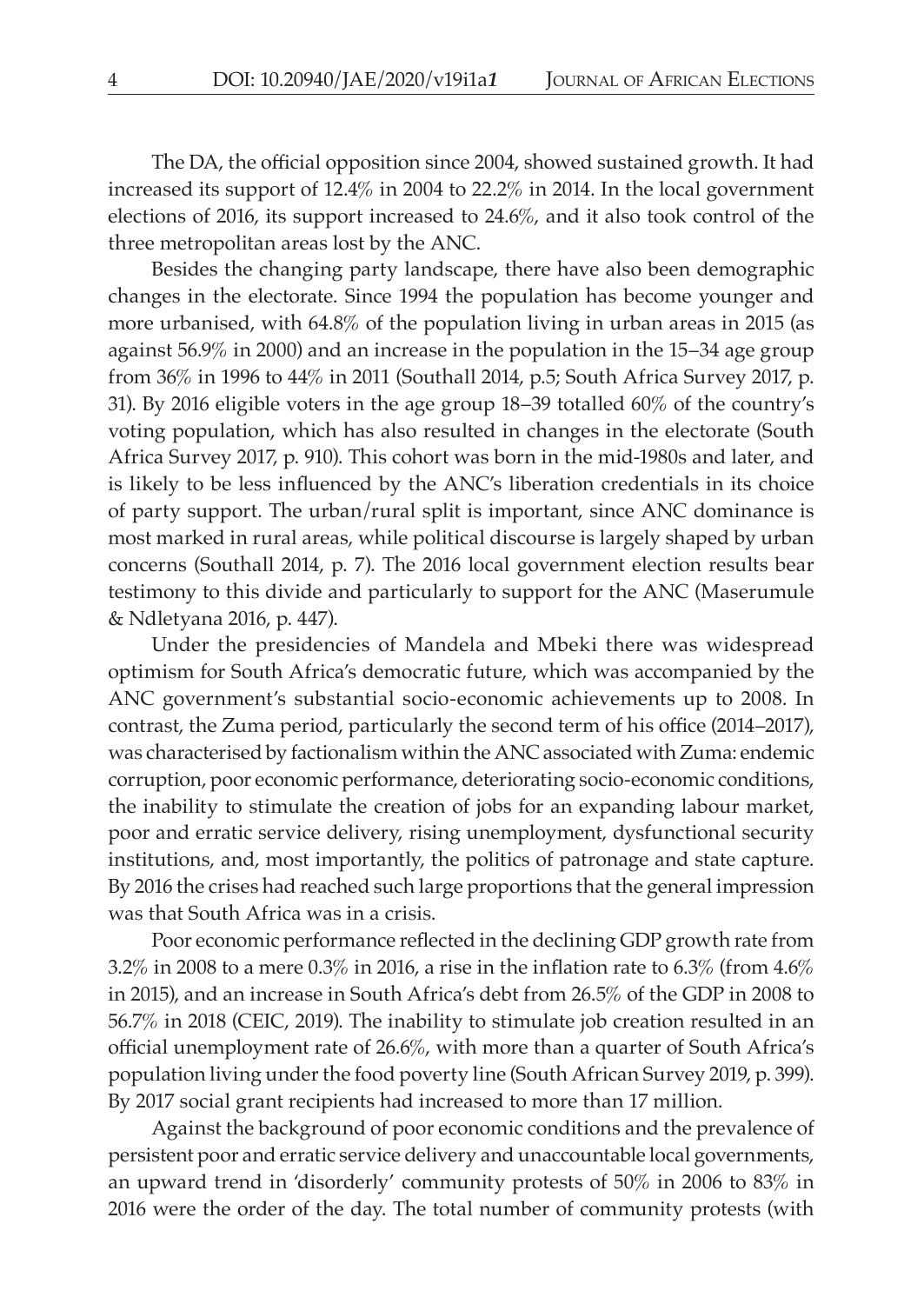most demands about service delivery) reached a high of 377 in 2016 (compared to 164 in 2008), which amounted to a 'rebellion of the poor' (Alexander et al. 2018, pp. 40, 35, 42).

Furthermore, corruption had reached unprecedented heights under the Zuma government. South Africa's score in 2016 was a below-average 4.5 (with 0 being highly corrupt and 10 very clean) (Transparency International 2018). The increase in corruption over the years is also evident in the statistics released by Corruption Watch South Africa.<sup>3</sup> In 2016, for example, it received 4 391 corruption reports compared with 2 714 in 2014. It noted in the report that the two most important causes of corruption are 'impunity enjoyed by the politically powerful and rich', which cascades down from the president to cabinet members, provincial premiers and MECs, mayors and local government councillors; and secondly, 'rampant corruption in the leadership of key police units' and the prosecuting authority (Corruption Watch Report 2016).

Alongside the high level of corruption in the country was the emergence of growing evidence that Zuma and his friends, in alliance with the Gupta family, had embarked on capturing the state. The essence of this was facilitating the systematic plundering of public resources by means of appointing Zuma allies to cabinet positions, government departments (particularly the Treasury) and as executives and board members of state-owned enterprises (SOEs) such as Eskom and Transnet. Gupta companies would then receive lucrative contracts from SOEs and government departments, and compliance was rewarded with private payments and promotion. State capture also involved the strategic weakening of the state's law enforcement agencies that might crack down on corruption by replacing the heads of these agencies with Zuma supporters (Chipkin & Swilling 2018). State capture plunged the economy into further crisis, undermining investor confidence and diverting money away from social delivery programmes (Hosken 2017).

Zuma was recalled by the ANC National Executive on 13 Feb 2018 and he stepped down as president the following day. Ramaphosa, the newly elected president of the ANC, took over. Since assuming the presidency on 18 February, Ramaphosa greatly improved the political atmosphere in the country with the promise of 'a new dawn' and his vow that the days of wanton corruption were over. However, it was widely acknowledged that he held a fragile position in the ANC with a narrow leadership victory of the party, has had to deal with a divided National Executive Council and a divided ANC top six, and has had to use the same ANC to clean up the state when deep-seated corruption is a product of

<sup>3</sup> Corruption Watch (2016 Report) defines corruption as 'the abuse of public resources or public power for personal gain'.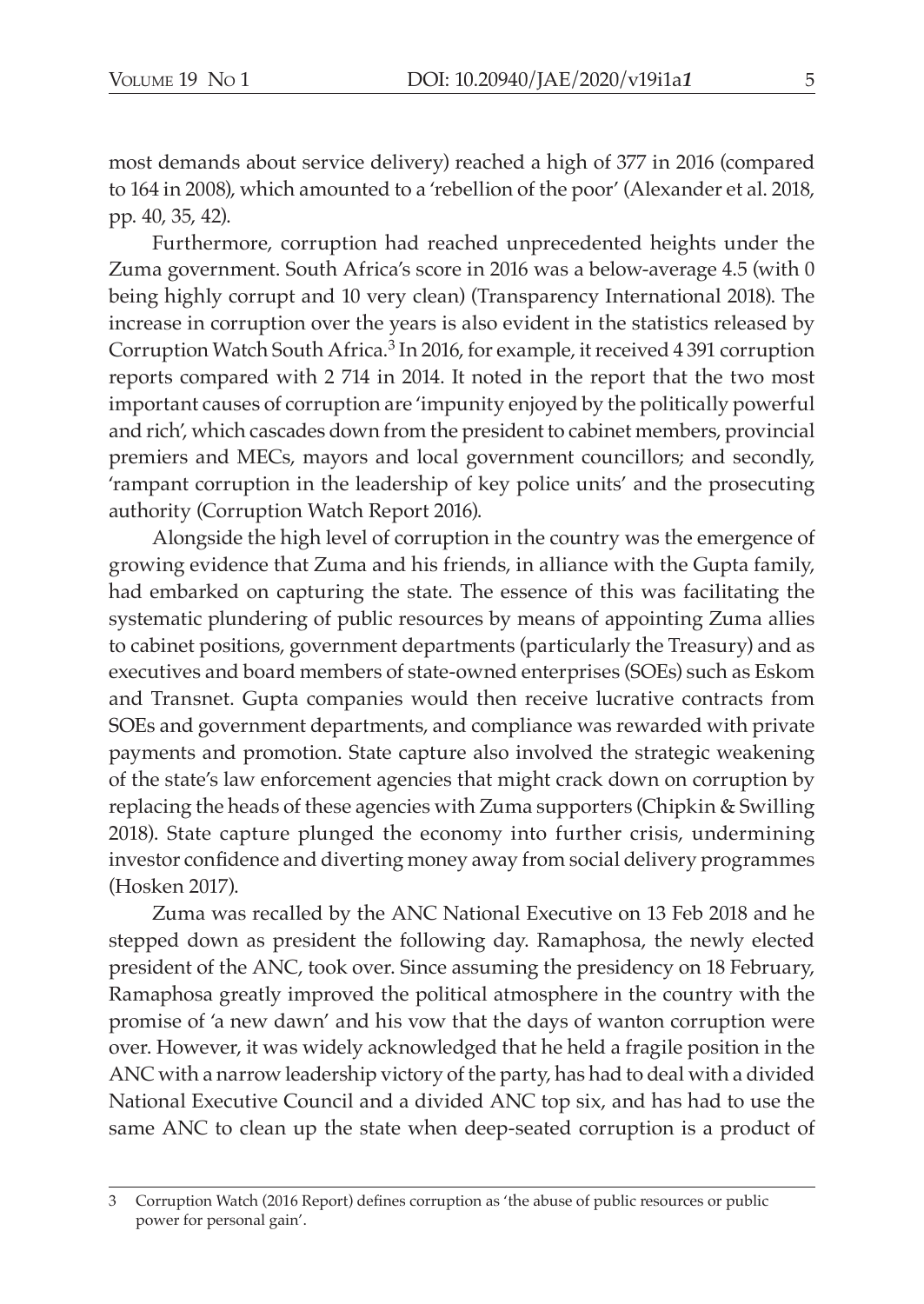the party (Hamill 2018). In his first eight months in office Ramaphosa brought a sense of urgency to cleaning up government and other institutions. Achievements include management changes in struggling key state-owned enterprises (Eskom, Denel, Transnet, SA Express) as well as a replacement of their boards; the core of the economic clusters – Treasury, Trade and Industry, Economic Development and Mineral Resources – being steered by persons enjoying credibility in both the public and private sectors; new appointments in the security sector, and the suspension of Zuma ally Tom Moyane from the South African Revenue Service (Qobo 2018). A further important appointment was the Judicial Commission of Inquiry into Allegations of State Capture (also known as the Zondo Commission) by Ramaphosa in August 2018. Other ad hoc initiatives and ideas include a job summit (held in October 2018), investor conferences (one held October 2018), special envoys on investment, and a 10-point plan emphasising economic renewal.

However, critics pointed to the fact that the government was still not showing a commitment to undertake the structural reforms required to jump-starting the economy, not offering practical solutions to the high levels of unemployment apart from a proposed job summit, and retaining a bloated civil service and cabinet, which Ramaphosa has shied away from cutting significantly (Mutize 2018).

#### VOTER PREFERENCES

Since the first democratic elections in South Africa in 1994, numerous scholarly contributions have provided explanations for vote choice, the static nature of election results (until 2009) as well as the gradual loss of support for the ANC since the 2009 elections.

Voter preference in South Africa's first three democratic elections has been linked to mainly two determinants. Firstly, scholars such as Schlemmer (1994), Lodge (1995), Guelke (1996), Johnson (1996), Friedman (1999) and Letsholo (2005) have all argued that elections have been nothing more than 'a racial census' (Horowitz 1985, p. 326),<sup>4</sup> whereby electoral choices are shaped by identities, and voters are therefore loyal to the parties representing their identity group. Elections were therefore an act of identity expression and of allegiance to a group. In other words, black people voted for 'black parties' and white people supported 'white parties', while ethnic and regional voting was also evident in, for example, the support for the Inkatha Freedom Party (a predominantly Zulu party) particularly in KwaZulu-Natal (Letsholo 2005, pp. 2-3). Though Davis (2003) acknowledged that voting may be more sophisticated than the racial census argument allows,

<sup>4</sup> The seminal work by Donald Horowitz (1985) on politicised ethnicity is considered a benchmark study of ethnic parties, ethnic party dynamics, ethnic voting and elections becoming 'a racial census'.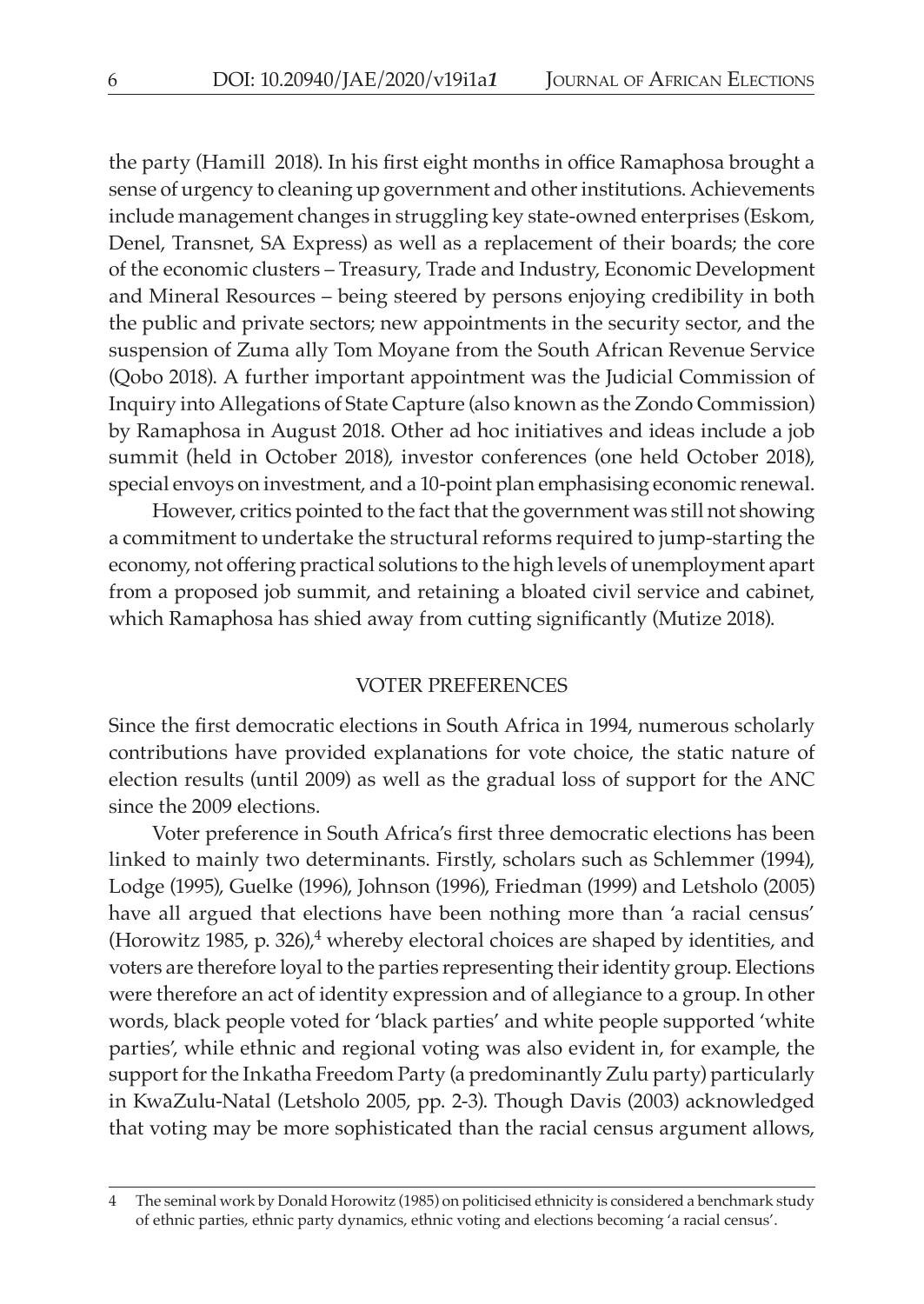he maintained that racial considerations still strongly influenced campaigning (see also Letsholo 2005, p. 6).

However, Taylor and Hoeane (1999, pp. 136, 140) contested this 'racial arithmetic', regarding the purported salience of race and ethnicity in voting behaviour as misconceived. Correlations of categories of race and identity to election results do not prove causation and should be more complex and critically informed interpretations. For them, economic and class considerations can provide better explanations for the ANC's 1999 landslide victory. Also, for Reynolds (1999, p. 176) the high degree of correlation between ethnicity and voting behaviour does not imply that voters are unthinking and irrational people who vote according to their skin colour. In this regard Mattes et al. (1999, pp. 245–246) argue that performance and delivery, a strong election campaign, and the obstacles that opposition parties face in convincing voters to 'take them as a real alternative', also shape the choice of voters. However, voter perception of performance and campaigns is shaped by race, class and ethnicity and the interactions among them. Therefore, as Ferree argues (2006, p. 804), the 'racialized policy images' play a vital role in shaping the voting behaviour of South Africans and, therefore, also their belief about performance and their performance evaluation. Little evidence exists that voters are attracted to parties that are racially exclusive, since polling showed that political partisans loyal to the biggest parties considered their preferred parties to be inclusive. However, perceptions of racial party images influence partisanship and voting behaviour (Schulz-Herzenberg 2012, pp. 144-147).

Party identification (a long-term affective attachment to a party) is also often used to explain voting behaviour in South Africa (Habib & Naidu, 2006). The ANC has a dominant position in South African politics because it is perceived as a liberation party – the historic bearer of democracy, while opposition parties such as the DA are perceived as parties for whites, and therefore suffer from a legitimacy problem (Letsholo 2005, p. 5). Furthermore, this 'crisis of legitimacy' is used by the ANC as a mechanism to discredit its opponents and present itself as the sole legitimate representative of the interests of South Africans (ibid.). As a consequence, and despite the fact that some voters complain about the way the ANC rules the country, they will continue to vote for it. Partisan loyalty not only provides a cue to voting preferences, but also provides cues for evaluating issues and opposition parties (Dalton 2016). As Mattes (2014, p. 181) puts it: 'party identification resembles a "standing choice" that responds to evolving images of political parties and evaluations of whether or not they are most likely to govern in their [voters'] interest'.

Over the years, partisanship has decreased for all political parties: by 2008, 60% of the electorate were tied to a specific political party, compared to 86% in 1994, while the majority of declared partisans were ANC supporters (Schulz-Herzenberg 2012, pp. 142-142).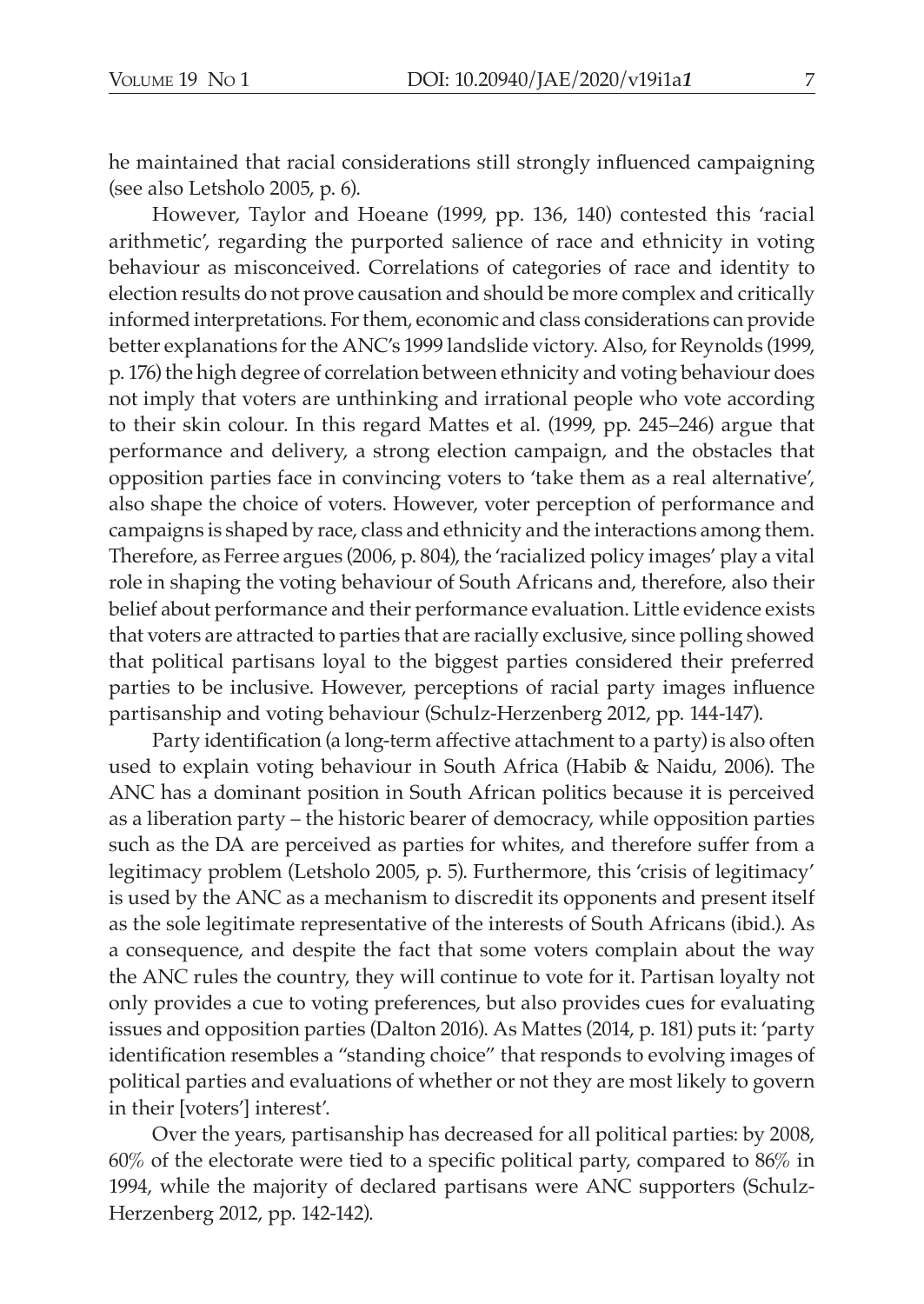In the 2009 elections partisan support (particularly for the ANC) based on voter perceptions of the attributes of opposition parties still remained strong, in particular the way they are perceived in terms of racial exclusivity. Voter preference for inclusive parties was visible in these election results, in which the newly formed Cope received 7.4% support nationally and opinion polls showed that their support came from all demographic groups in the country. On the other hand the DA, still lacking appeal among African voters, could increase its national vote share by only 4% (Schulz-Herzenberg 2009, p. 44).

However, as shown by national opinion surveys, a growing segment of the population lacks affiliation to any political party: partisanship declined significantly to 45% in September 2018, while the ANC still enjoyed the most partisan support across all political parties (Schulz-Herzenberg 2019, pp. 61-62).<sup>5</sup>

Rational-choice considerations in terms of valuations of government performance (on socio-economic issues) were hardly taken into account by voters in the first three elections. However, issue-based voting started to play a small role in party support in the 2009 elections (Kersting 2009; Schulz-Herzenberg 2009). Opinion polls at the time showed that the most important election issues for ANC supporters were unemployment (88%) and poverty (58%) while for the DA it was crime  $(93\%)$  and unemployment  $(71\%)^6$  (Kersting 2009, p. 126); but, as Schulz-Herzenberg noted, voters tend to evaluate prospectively in terms of 'what they think government will do' (the ANC promised 'a better future for all'). Furthermore, voters considered the situation at national level instead of focusing on their own economic conditions. The higher levels of party identification among ANC supporters also benefitted the party (Schulz-Herzenberg 2009, p. 45). Therefore, although racialised party images and party identification and affiliation were still prominent explanations for voter behaviour by 2009, voters have not been impervious to government performance.

Evaluation on government performance has played an increasingly important role since the 2009 elections: significant job losses and growing perceptions of corruption and nepotism seemed to have impacted on support for the ANC in the 2014 elections (Southall 2014, p. 206). However, evidence that ANC supporters were strongly influenced by performance-based evaluations of the party at both national and local levels was reflected in a national survey conducted after the 2016 local government elections. This was displayed in a loss of trust in the ANC and its leadership as well as the perception of service delivery failures at local

<sup>5</sup> In this regard Schulz-Herzenberg (2019, p. 61) shows the disparity in the findings of surveys, but nevertheless argues that non-partisan voters constitute a significant proportion of voters.

<sup>6</sup> In 2009 corruption was low on the list of problems. Only 17% of the ANC supporters mentioned this as a main problem, while 49% of DA supporters saw corruption by government officials as important (Kersting 2009, p. 126).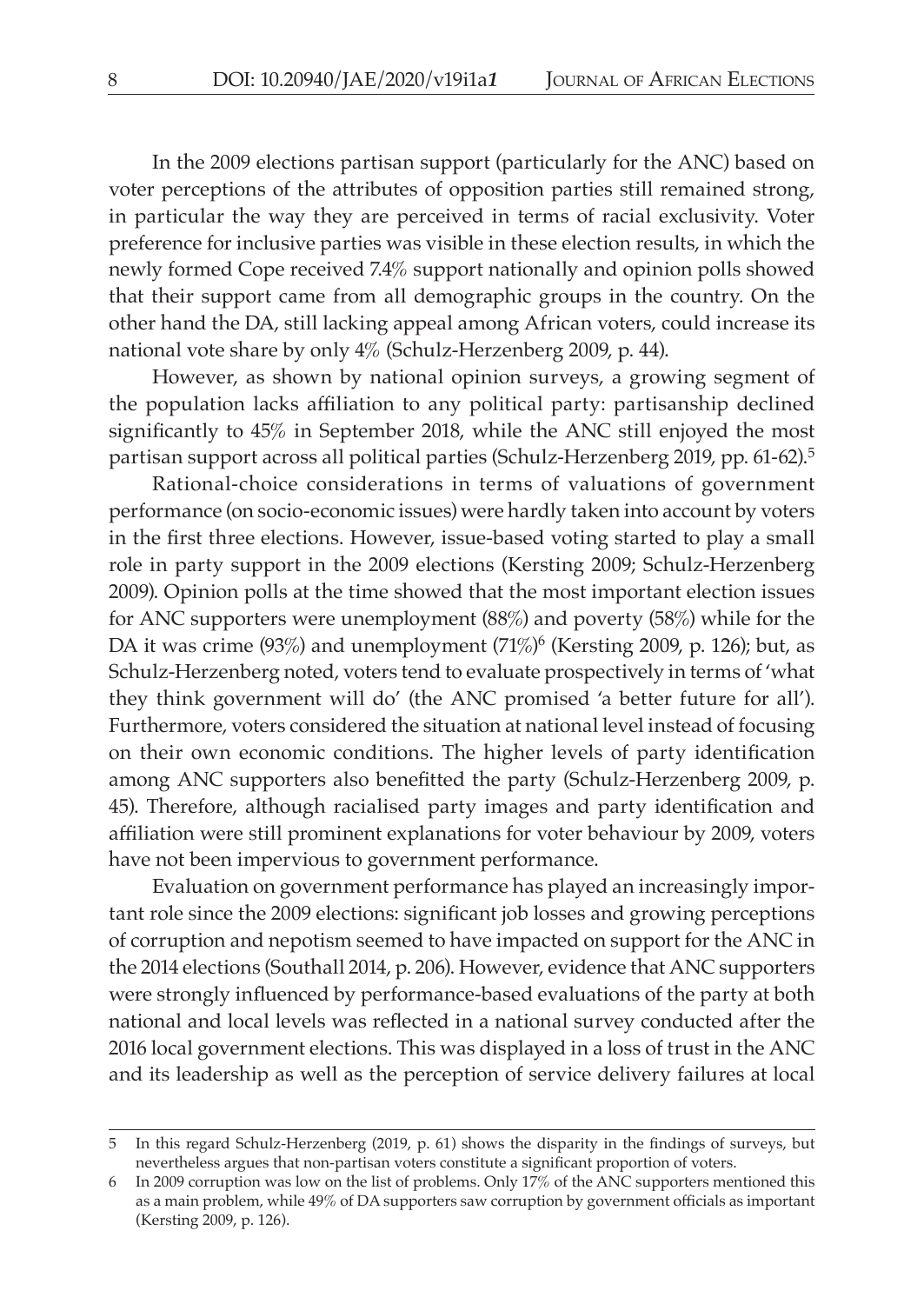level (Justesen & Schulz-Herzenberg 2018). However, very little is known about the influence of some of the positive performance achievements of the ANC in securing support for the party, in particular the distribution of various types of social grants to some 17 million poor South Africans, who constitute close to a third of the country's population.7

The ANC has been accused of using the social grant system as a vote-buying mechanism to win the support of poor voters (*News24* 17 March 2011; *The Star* 26 April 2013). This issue became particularly pertinent before the 2014 general elections, when KwaZulu-Natal agriculture MEC Meshack Radebe stated in early April 2014 that those who received social welfare grants but voted for opposition political parties were 'stealing from government' (*The Mercury* 9 April 2014). It has also been reported that 'the ANC has gone out of its way to market the fact that it has not only expanded social grants, but that social grants are a gift specifically from the ANC government, which can or may be taken away if an opposition party, specifically the DA, comes to power' (*DispatchLive,* 24 May 2014).

A study undertaken in three poor communities (Doornkop and Riverlea, both in Johannesburg) and Groblersdal (Limpopo) in June 2013 found that grant receipt has some influence in how people vote, but that it is not a driving factor (Graham, Sadie & Patel 2016). However, this warrants further exploration at a national level, something taken up in the present study.

#### DATA COLLECTION

As indicated above, a first national survey was conducted between October and November 2017 (when Zuma was president of the country), while the second was conducted a year later (under the presidency of Ramaphosa). Ipsos Public Affairs, a research consultancy specialising in large-scale surveys, collected the data on our behalf. Five questions were included in Ipsos's Khayabus survey, which is based on a stratified, multi-stage probability sampling procedure. Census estimates were used to define the population; and then, using provincial and municipal estimates, the strata within the larger population. The sample was stratified by province, municipalities, district municipalities, urban and non-urban areas, while the sample selection was randomised using probability proportional to size (PPS). A random walk methodology was used during fieldwork, starting at the points designated by PPS. The sample consisted of metropolitan and rural areas in all nine provinces in South Africa stratified in terms of age, gender and ethnicity.

<sup>7</sup> Studies in Argentina (Stokes 2005), Brazil (Hall 2006; 2012 and Hunter & Power (2007), and Mexico (Magaloni 2014) have all illustrated how social grants have been utilised as election strategies (cited in Graham, Sadie & Patel 2016).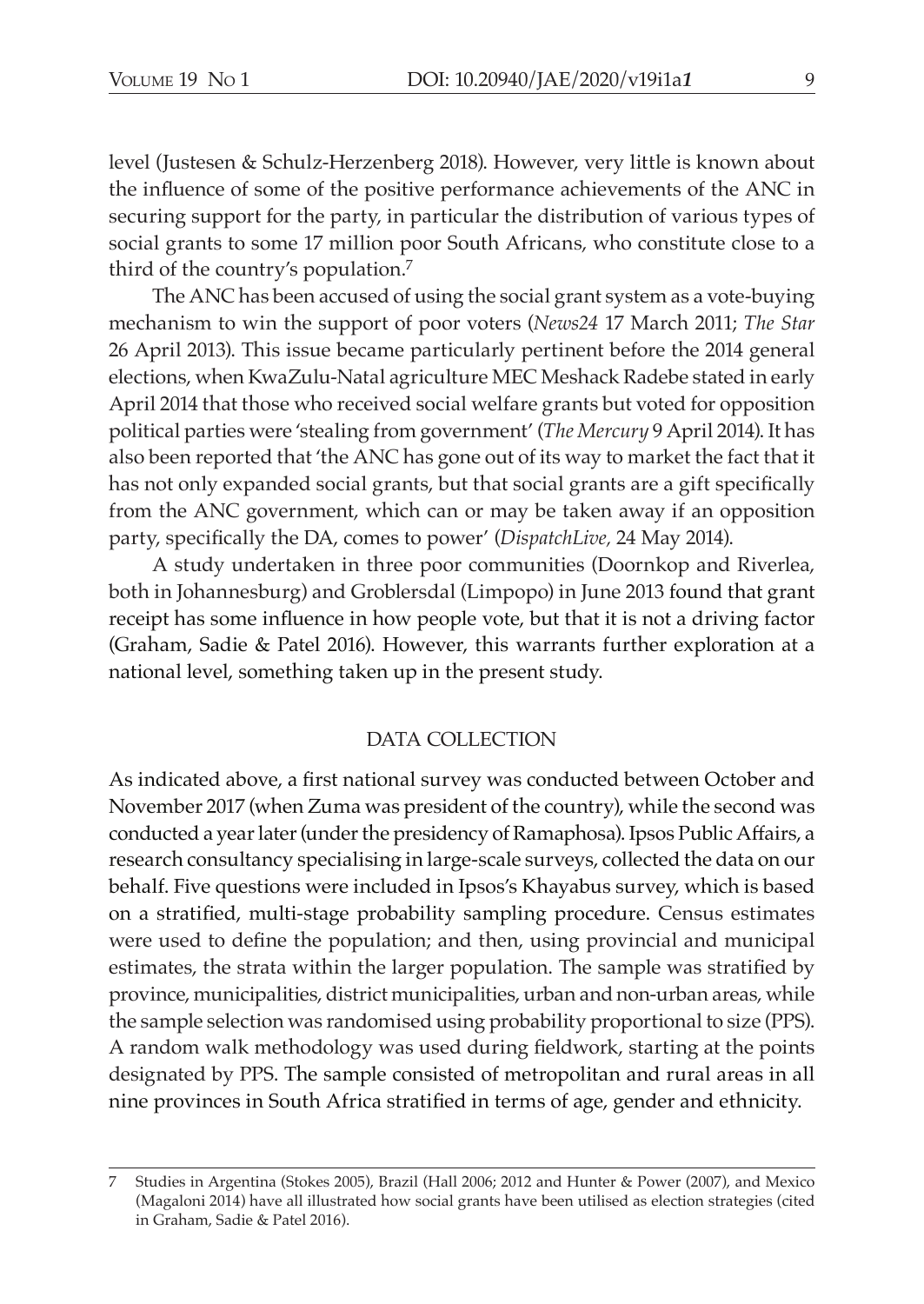In the first survey the sample consisted of 3 447 potential voters, while the second consisted of 3 580 respondents. Additional biographic and socio-economic information was also obtained, such as age, gender, population group, education level, income and grant receipt and party support 'if there was an election tomorrow'. Face-to-face computer-assisted interviews (CAPIs) were conducted with a questionnaire that was translated into six South African languages.

The dependent variable in the study is the party that respondents intended to vote for in the next election. In order to access the independent or predictor variables, we asked five survey questions in both years. The questions broadly covered the reasons for party support, importance of democratic and socioeconomic rights, government performance (including corruption), trust in institutions and the role of social grants in ANC support.

As shown in Table 1 below, the socio-demographic characteristics of the respondents in the respective 2017 and 2018 samples are very similar. The sample also broadly reflects the composition of the South African population in terms of gender, age, race, urban/rural demographics, expanded unemployment rate and grant recipients.

|                                              | 2017 sample,<br>$N = 3447$<br>$\%$ | 2018 sample,<br>$N = 3589$<br>% |
|----------------------------------------------|------------------------------------|---------------------------------|
| Male                                         | 50                                 | 49                              |
| Female                                       | 50                                 | 52                              |
| Urban area                                   | 75                                 | 70                              |
| Rural area                                   | 25                                 | 30                              |
| 18-34 years                                  | 49                                 | 49                              |
| 35-59 years                                  | 43                                 | 41                              |
| 60 years and older                           | 7                                  | 10                              |
| <b>Black</b>                                 | 75                                 | 77                              |
| Coloured                                     | 11                                 | 10                              |
| White                                        | 11                                 | 11                              |
| Indian/Asian                                 | 3                                  | 3                               |
| Less than Grade 12                           | 35                                 | 37                              |
| Completed Grade 12                           | 50                                 | 46                              |
| Post Grade 12 certificate, diploma or degree | 15                                 | 17                              |
| Less than $R8000p/m$                         | 53                                 | 58                              |
| More than R10 000/pm                         | 6                                  | 16                              |

**Table 1: Socio-demographic characteristics of respondents**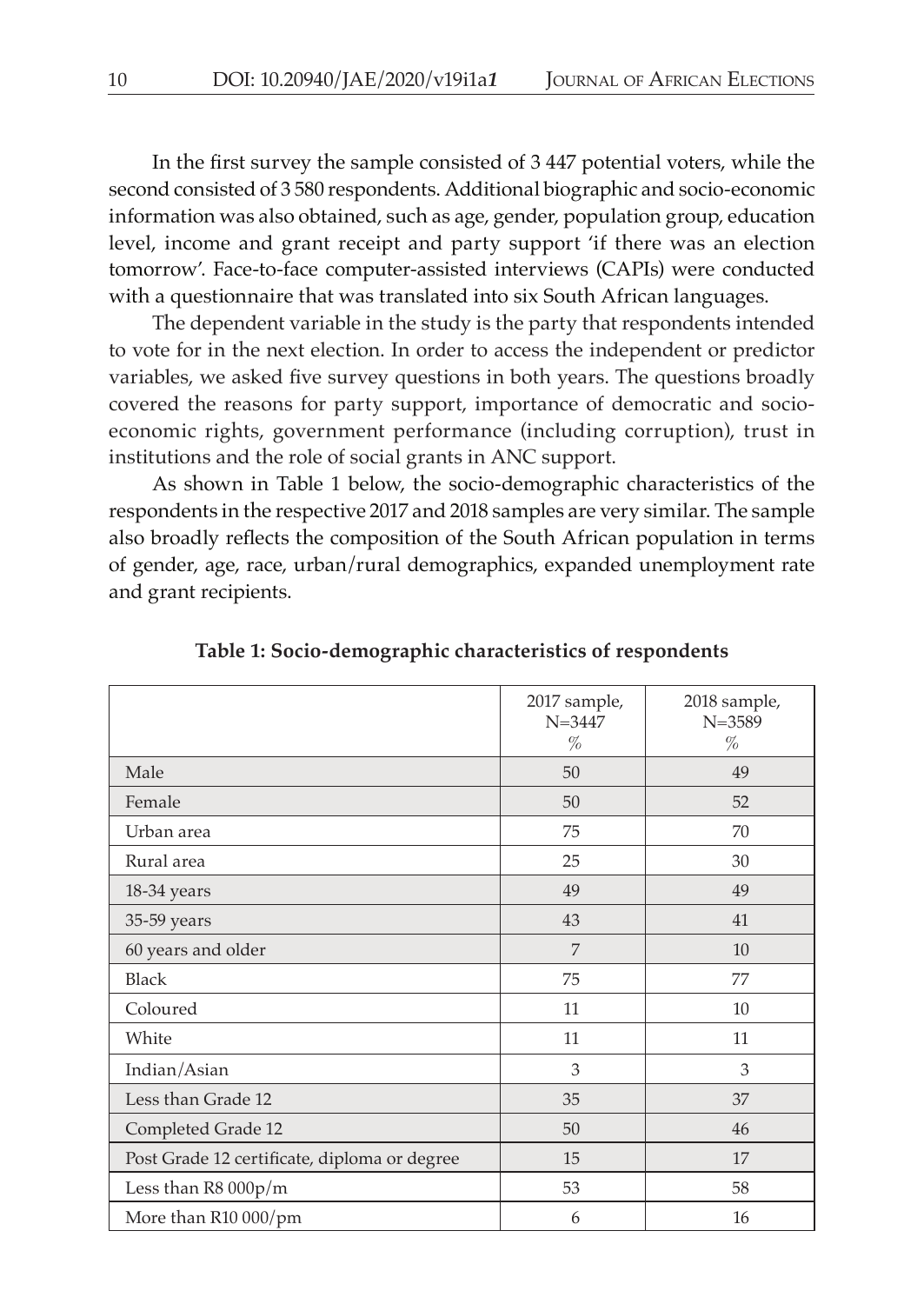| Receive a government grant |  |
|----------------------------|--|
| Not working                |  |
| Unemployed <sup>*</sup>    |  |

\* Included unemployed looking for work and unemployed not looking for work.

# *Party Support and Loyalty*

Two questions addressed party support and loyalty. The first was to establish which party respondents would support should an election 'be held tomorrow', while the second question asked respondents to provide their reasons for supporting the particular party. In 2017 respondents were simply asked to provide reasons for their party choice with the interviewee coding responses, whereas in 2018 respondents were asked to provide their top five reasons for party choice in a multiple-choice manner.

The survey undertaken in late 2017 (under the Zuma regime) to a large extent reflected the trend in party support in the local government elections of 2016. The DA's support was still strong (at 22%), while ANC support remained in the 50s (53%).

However, the picture started to look different at the end of 2018 with Ramaphosa in power. ANC support (as well as EFF support) increased to the detriment of the DA. On the one hand, there was the election of Ramaphosa as president, and, on the other, incidences within the DA that resulted in a loss of support of the party. These include tweets by Helen Zille (former leader of the party and premier of the Western Cape) that the legacy of colonialism was not all negative, and a breakdown in the relations between Patricia de Lille (mayor of Cape Town) and the DA. The party terminated her membership (without due process) in May 2018 on account of mismanagement, favouritism and nepotism.

The change in party support over the two surveys seems to underline the fact that a strong affiliation to a specific political party is waning. However, a significant number of voters still supported the ANC despite its poor performance under Zuma.

|            | 2017<br>$\%$ | 2018<br>% |
|------------|--------------|-----------|
| ANC        | 53           | 56        |
| DA         | フフ           |           |
| <b>EFF</b> |              |           |

#### **Table 2: Party support**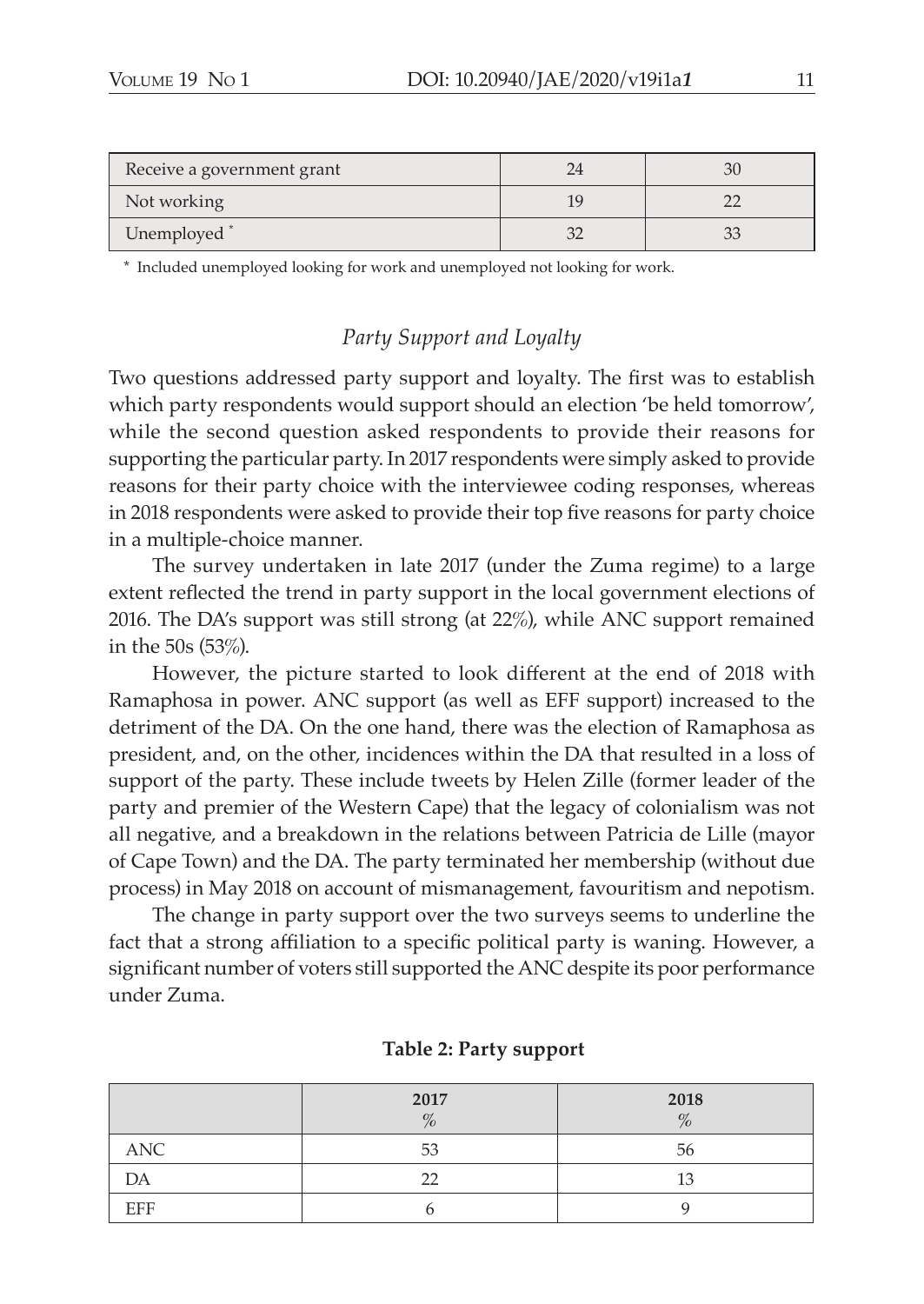| Other parties?   |     |     |
|------------------|-----|-----|
| Would not vote   |     |     |
| Refuse to answer |     |     |
| Total            | 100 | 100 |

The two main reasons for party choice in both the 2017 and 2018 surveys for the ANC, DA and EFF supporters are that are that they believed 'the party will bring a better life' (for the full sample – 65% in 2018 and 32% in 2017) and that 'the party brought freedom and democracy to South Africa' (for the full sample – 62% in 2018 and 35% in 2017). 'Trust in the party' came up as the third main reason provided by all three parties. With regard to ANC voters, 'trust in the party' was provided as a reason for supporting the ANC by 32.2% in 2017, while 58.8% noted trust as an important reason in 2018 – therefore, indicating a substantial increase in trust in the party under Ramaphosa as party leader.

Racial considerations (being 'a party for blacks' or 'a party for whites') have been by far the lowest consideration for supporters of each of the three parties. Instead, the consideration that it is 'a party for all' was provided as the most common reason for party support (compared with a 'party for blacks' or a 'party for whites').

#### *Trust, Performance and Democracy*

While scholars underline the importance of democratic institutions and processes such as elections in sustaining democracies, they usually emphasise citizen support for not only democracy but also its institutions – what Linz and Stepan (1997, pp. 15–17) refer to as 'attitudinal' support. Bratton and Cho (2006, p. 3) underline that people's perceptions in the domain of politics have a bearing on their expectations and behaviour. It matters 'just as much – if not more – than reality. That which people think is true, including judgments about present conditions or past performance and expectations for the future, is a central motivation for behaviour.'

One of the main functions of the governing political party is to organise government institutions and implement its policies or programmes. How voters perceive the performance of these institutions, which in effect is 'managed' by the governing party, is an important determinant of whether voters will again support the governing party in a future election. However, it is also likely that bad performance and mistrust may, due to very strong party loyalty, have little bearing on voters' choice and may suggest a lack of a rational choice being exercised.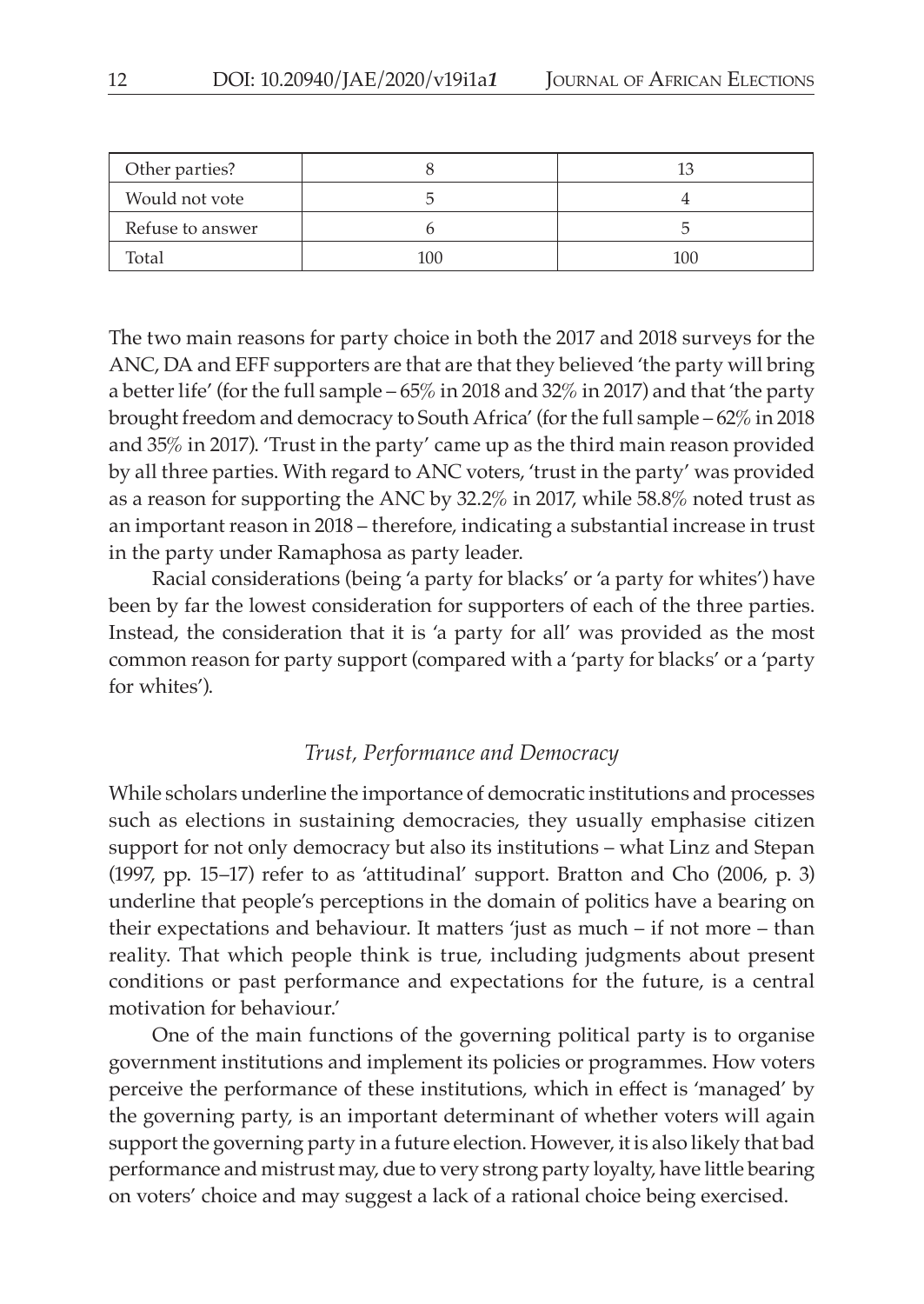Equally important is establishing respondents' trust (confidence) in their political institutions. There are many explanations, based on different theoretical rationales, as to why people trust or distrust their institutions; these include perceived institutional performance and effectiveness. Trust in political institutions is closely linked to perceptions of political performance (good governance) and government delivery (Bratton et al. 2005, p. 67). Citizens' trust in the political system is tied to increasing or maintaining their well-being. Trust is thus something that does not come naturally, it has to be earned. Trust in institutions such as the legal system, police, and civil service depends heavily on their ability to solve the problems they are expected to address (Listhaug  $\&$ Wiberg 1995, p. 302). Put simply, trust is present when citizens perceive that the government delivers goods and services. However, trust judgments are also influenced by performance of the incumbent president, the personal qualities of the leader, dissatisfaction with positions taken by political parties, and economic performance (Levi & Stoker 2000, p. 480). Also, the local social and political context of citizens, coupled with their political perceptions and values, influence their trust in political parties and government institutions. It therefore also accounts for the variations in trust in political institutions (Levi & Stoker 2000, p. 481).

In their empirical study, Anderson and Tverdora (2003, p. 91) found that corruption<sup>8</sup> and performance shape trust in political institutions. Corruption is an important indicator of government performance, which also negatively affects people's evaluation of political institutions and voters' political allegiance. Thus, corruption 'is an important component of government performance people use to judge political institutions'. Therefore, 'in more corrupt democracies citizens report lower levels of satisfaction with the performance of their political systems and trust in civil servants compared to people in democracies that are cleaner' (Anderson & Tverdora 2003, p. 104).

For Catterberg and Moreno (2005, pp. 31, 42, 46) performance is also 'an inherent element of political trust', which is tied to the provision of individual well-being. However, political trust is undermined by a willingness to justify acts of corruption in society. Trust is also positively related to democratic attitudes.

Rational choice theory (which assumes that voters weigh costs and benefits before voting) can be used to explain the link between voting behaviour and perceptions of corruption. Not only are voters less likely to vote when the government is perceived as corrupt, but perceived corruption has affected the fortunes of political leaders – they have for example received fewer votes after

<sup>8</sup> Defined by Sandholtz and Koetzle (2000, p. 32) as 'the misuse of public office for private gain', as opposed to private corruption, which raises the political issues of governance, political authority, legitimacy, democracy and state-society relations.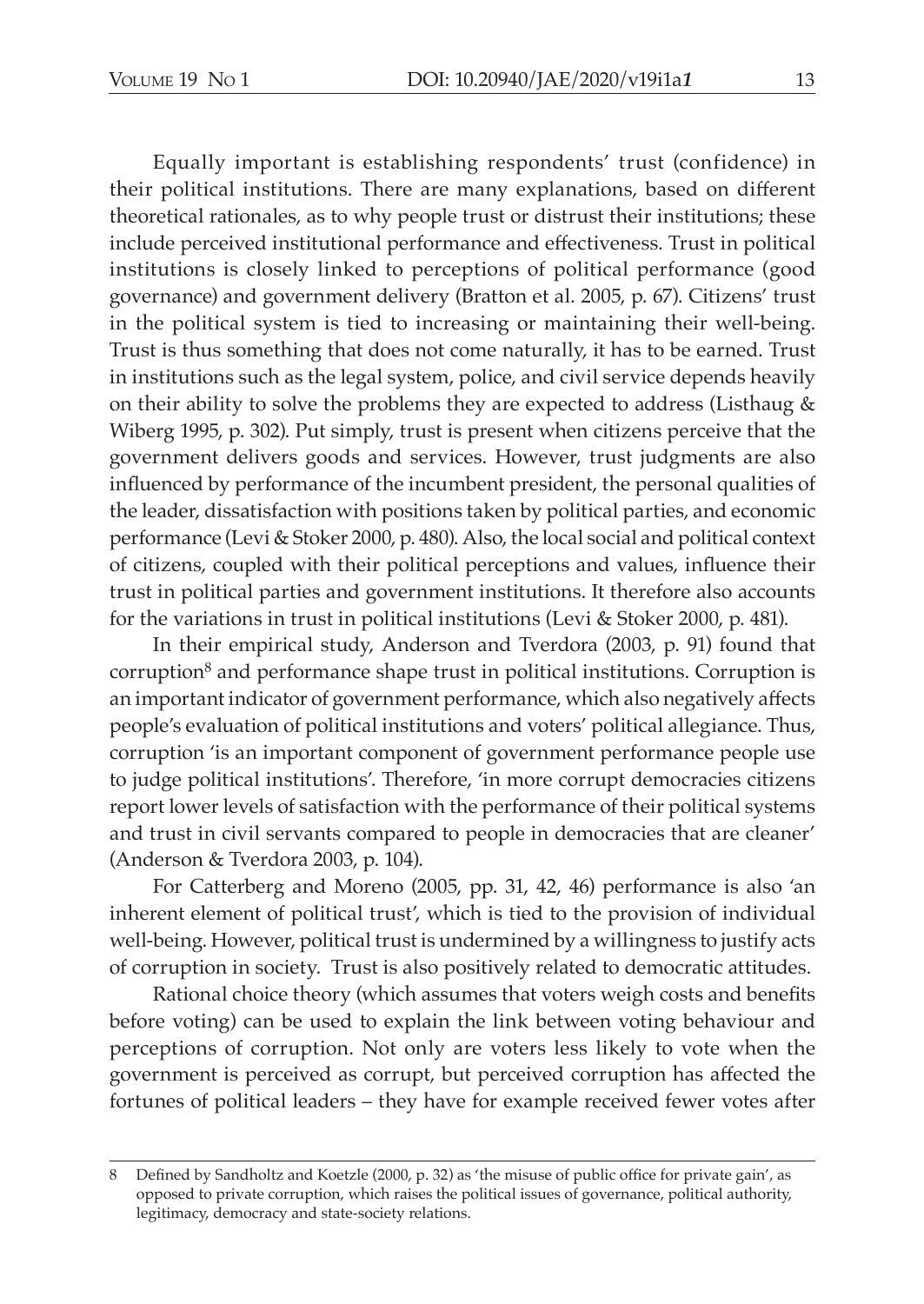being charged with corruption, which has thus cost them their popularity (Caillier 2010, p. 1018).

#### *Variables and Analysis*

As mentioned, the dependent variable in the study is the party that respondents intended to vote for in the next election. It was set as 1 if the respondents said that they would vote for the ANC in the next election, and 0 if they said that they would vote for an opposition party. Those who refused to answer or indicated that they would not vote were excluded.

A number of independent variables were selected that are theoretically relevant in the study of voting behaviour in South Africa. These are: trust in government institutions, the prevalence of corruption, government performance, democratic values, socio-economic well-being and social grants.

Cross-tabulations were run to ascertain which independent variables were significantly associated with voter choice. Thereafter, logistic regression was used to predict the impact of the three primary independent variables on voter choice. These are: perceptions of trust, the importance of democracy and socio-economic well-being, and perceptions of corruption.

**Trust in institutions:** To measure respondents' trust in institutions, an average score across the seven questions relating to trust in institutions were calculated. An explanatory factor analysis was done, which resulted in one factor. No reverse scoring was necessary. The Kaiser-Meyer-Olkin measure of sampling adequacy was used to check whether the items were suitable for factor analysis. The Kaiser-Meyer-Olkin value measured 0.9, exceeding the recommended value of 0.6 (Kaiser 1974) and Bartlett's Test of Sphericity (Bartlett 1954) reached statistical significance. The results supported the factorability of the correction matrix. This new variable was termed 'governance'. A check for weak items was done by using the antiimage correlations. All items had measures of sampling adequacy (MSA) values above 0.6 and therefore it was not necessary to remove any item from the factors constructed. We inspected the commonalities at extraction test. Low values (less than 0.3) could indicate that an item does not fit well with the other items in its component. All values exceeded 0.3.

**The importance of democratic rights and socio-economic well-being**: Using the questions 'which one is closest to your opinion, even if you don't fully agree, please choose that is most important to you: 1) Democratic rights like voting, access to courts, freedom of speech and expression or 2) socio-economic wellbeing, meeting your basic needs, jobs, income, housing etc'. If socio-economic well-being was more important, a 1 was assigned.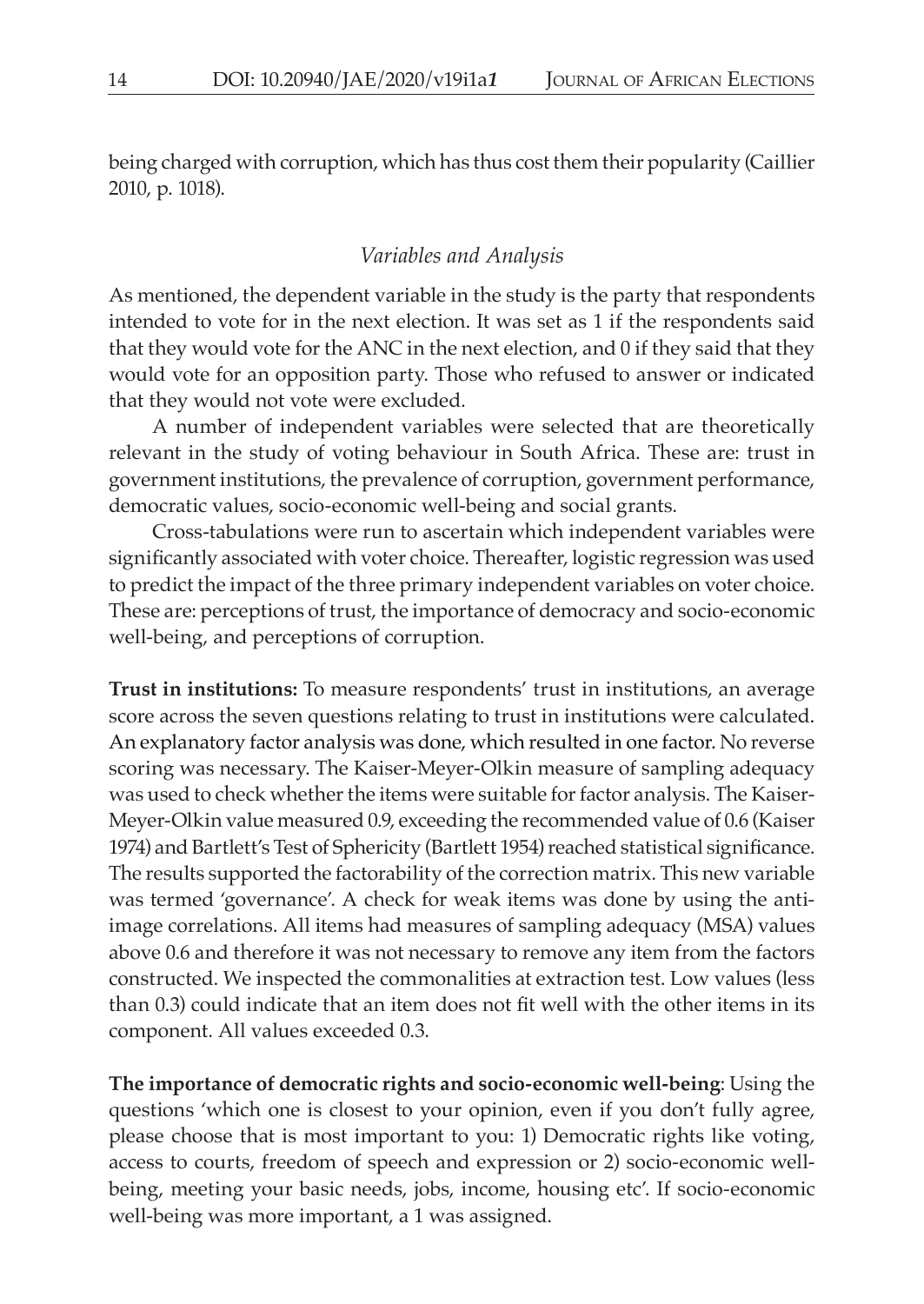**Perceptions of corruption:** Using the question 'There is a lot of talk about corruption in our country. Do you think that corruption has increased in South Africa in the past few years?', a value 1 was assigned if the respondent answered yes and 0 if the respondent answered no.

Variables were included to control for age, population group, household income level, residential area, gender, education level, grant receipt versus nonreceipt and whether recipients answered that their reason for party choice was that they received a grant from the government, which they feared they would not receive if another party came to power.

A test for multicollinearity was also done to confirm that the correlation between variables in the model was not too high. VIF (variance inflation factor) and tolerance were also measured. The VIF values were close to 1, which is acceptable. There were no concerns of collinearity in the model and the regression coefficients rendered were indeed the factors that were likely predictors of voter choice.

In addition to the above basic model, a second model with additional variables was run. This was where respondents indicated that the reason for party choice was that they believed the party 'brought freedom and democracy' as well as whether respondents supported land expropriation with or without compensation. Furthermore, trust in Ramaphosa was added to the model as a separate variable, and the trust index was amended to exclude this variable.

#### FINDINGS

#### *Importance of Social Grants*

In terms of party choice (see above) a comparison was drawn between those who received a government grant and those who did not receive such a grant. Of the respondents who received a grant, in both surveys 73% said they would vote for the ANC, while 27% said that they would vote for one of the opposition parties. Of those who did not receive a grant, 61% (2017) and 66% (2018) said they would vote for the ANC and 39% (2017) and 34% (2018) for an opposition party. Using Fisher's Exact Test, this difference was statistically significant (P=0.000 in 2017 and P=0.001 in 2018). Therefore, grant recipients are more likely than non-recipients to vote for the ruling ANC. However, using Cohen's (1988) criteria of effect sizes, the magnitude of the effect is small (Phi=0.107 in 2017 & Phi=0.064 in 2018). This finding is in line with the limited study by Patel et al. (2014), who reported that grant receipt plays some role in voter choice but is not a driving factor.

#### *Importance of Democratic Rights and Socio-Economic Well-Being*

When respondents were asked which they consider to be more important, democratic rights or socio-economic well-being, 45% and 59% (2017 and 2018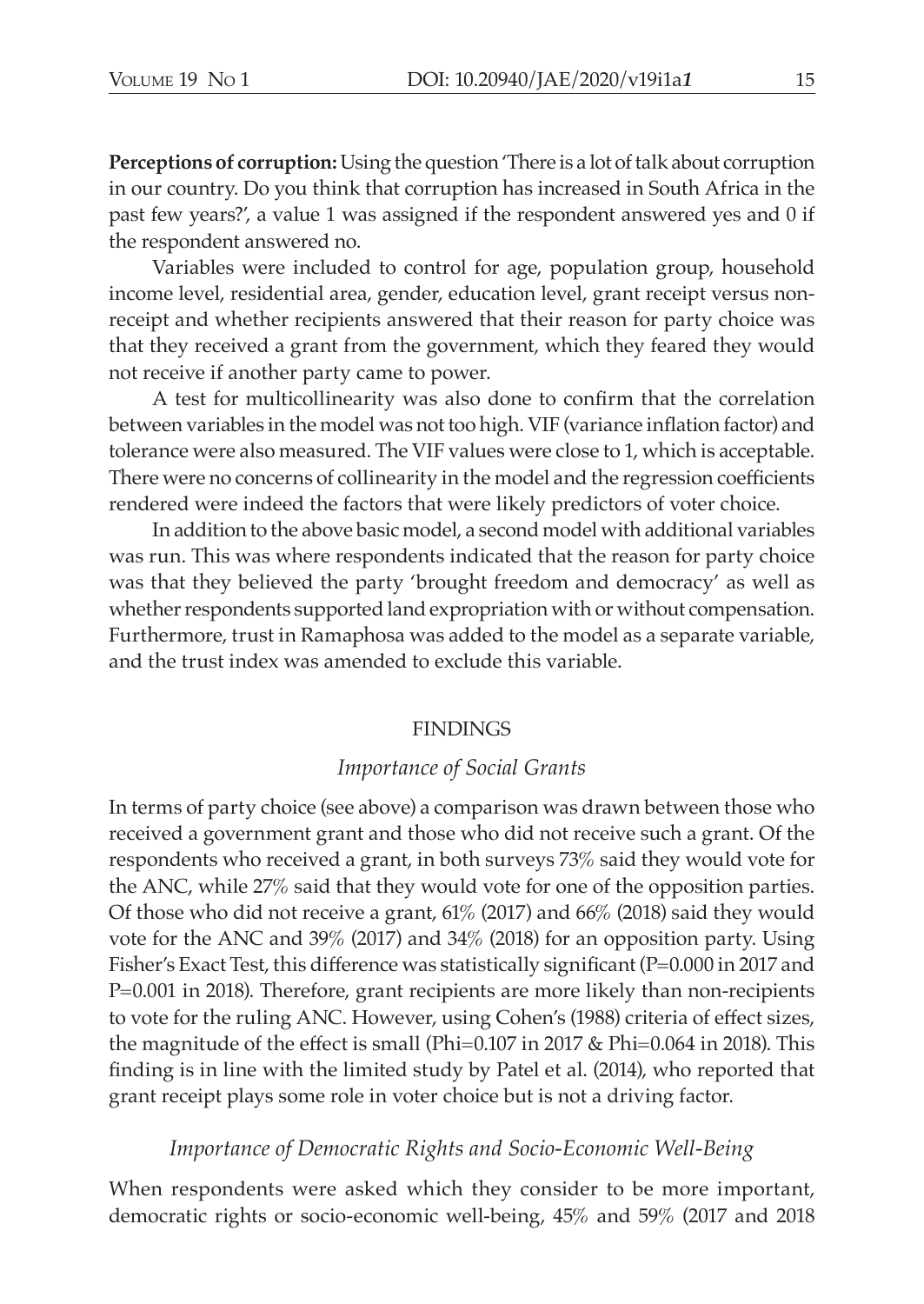respectively) said economic well-being, while 43% and 27% said democratic rights. The remaining percentage said that they did not know which they considered more important. This increase from 2017 to 2018 in the emphasis on socio-economic well-being may hold implications for future elections and democracy in the country. These results seem to underline a trend highlighted by Lekalake (2016, p. 1) based on a 2015 survey by Afrobarometer, which shows that outright support for democracy has declined since 2011 and that the provision of basic services is more important than elections to the majority of South Africans. It also resonates with Claude Ake's caution two decades ago that "The feasibility of democracy in Africa will depend crucially on how it relates to the social experience of Africans and how far it serves their social needs" (Ake 2003 (reprint), p. 75).

# *Trust in Institutions*

As seen in Table 3 below, trust in President Zuma in October/November 2017 was at a low of 26%, with levels of trust considerably higher in, for example, the courts (53%), the Department of Social Development (52%), parliament (45%) and the police (45%). In October/November 2018 the picture changed dramatically, especially in terms of trust in the president. Ramaphosa was trusted by 62% of respondents compared to the mere 26% that trusted Zuma. With Ramaphosa as president, trust in parliament also increased (from 45% in 2017 to 48% in 2018).

|                                              | <b>Trust</b><br>$*Very /$<br>extremely likely |        | <b>Trust</b><br>**Not / at all<br>likely |      |      | <b>Trust</b><br>Neither/nor | Total |           |
|----------------------------------------------|-----------------------------------------------|--------|------------------------------------------|------|------|-----------------------------|-------|-----------|
|                                              | 2017                                          | % 2018 | 2017 $%$                                 | 2018 | 2017 | %<br>2018                   | 2017  | %<br>2018 |
| President<br>Zuma (2017)<br>Ramaphosa (2018) | 26                                            | 62     | 56                                       | 18   | 18   | 20                          | 100   | 100       |
| Parliament                                   | 45                                            | 48     | 29                                       | 26   | 26   | 26                          | 100   | 100       |
| Dept of Social<br>Development                | 52                                            | 54     | 21                                       | 21   | 27   | 25                          | 100   | 100       |
| <b>SA Police</b>                             | 45                                            | 48     | 25                                       | 29   | 30   | 23                          | 100   | 100       |
| Courts                                       | 53                                            | 51     | 21                                       | 25   | 26   | 24                          | 100   | 100       |
| <b>SA Social Security</b><br>Agency          | 52                                            | 62     | 21                                       | 18   | 27   | 20                          | 100   | 100       |
| Media                                        | 53                                            | 46     | 19                                       | 29   | 28   | 25                          | 100   | 100       |

**Table 3: Trust in institutions** 

\* Combined very likely and extremely likely \*\*combined not at all likely and not likely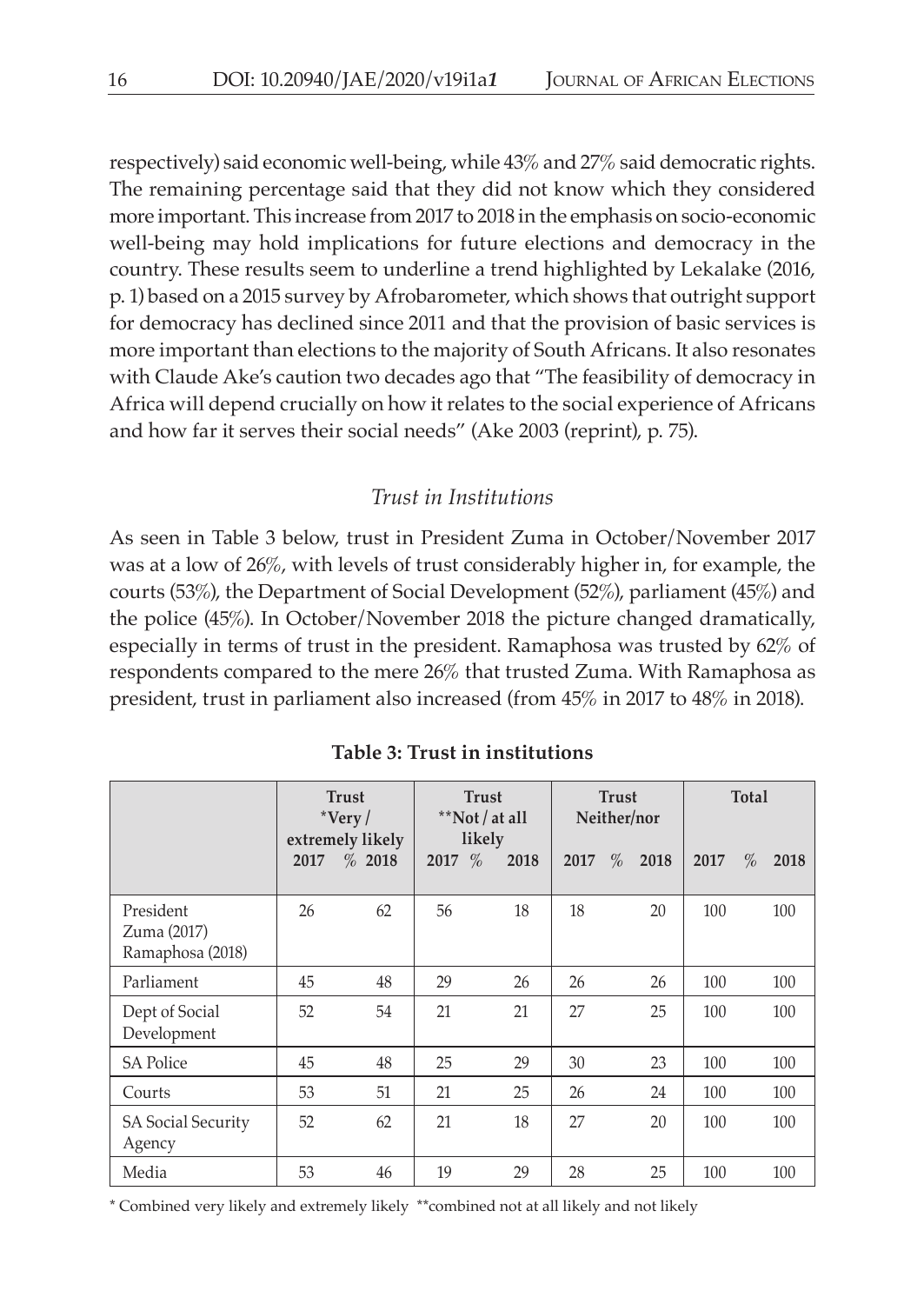# *Perceptions of Corruption*

The increase in corruption on an annual basis has been perceived by a large majority of South Africa's population in both the 2017 and 2018 surveys. However, despite the fact that Ramaphosa had been in power for only eight months when the survey was conducted, his presence as president showed a slight drop in the proportion of South Africans that were of the opinion that corruption had increased 'in the last year' (76% in 2017 down to 72% of respondents in 2018). In both years 6% reported that they did not know whether corruption was increasing or not.

# *Regression Model Results*

According to the logistic regression model based on the 2017 survey (see Table 4 below), all the predictor variables – that is, trust in institutions, importance of democratic rights and socio-economic well-being, and perceptions of corruption – were shown to be significant in determining whether a respondent is likely to vote for the ANC or for an opposition party. Age, population group, education, gender, and whether respondents said they voted for a party because they received a grant and were afraid that the grant would not be provided by another party, were all shown to be statistically significant. Household income, area they reside in, employment status and receipt of a grant from the government were not found to contribute significantly to the model. <sup>9</sup>

| Variables in the Model           |             |               |         |              |         |               |                                   |       |  |
|----------------------------------|-------------|---------------|---------|--------------|---------|---------------|-----------------------------------|-------|--|
|                                  | <b>Beta</b> | Std.<br>Error | Wald    | Df           | P-value | Odds<br>Ratio | 95% C.I. for<br><b>Odds Ratio</b> |       |  |
|                                  |             |               |         |              |         | Lower         | Upper                             |       |  |
| <b>Trust</b>                     | 0,335       | 0,071         | 22,067  | 1            | 0,000   | 1,398         | 1,216                             | 1,608 |  |
| Socio-<br>economic<br>well-being | $-0.493$    | 0,130         | 14,271  | $\mathbf{1}$ | 0,000   | 0,611         | 0,473                             | 0,789 |  |
| Corruption                       | $-0.595$    | 0,176         | 11,389  | $\mathbf{1}$ | 0,001   | 0,552         | 0,391                             | 0,779 |  |
| Age                              | 0,015       | 0,006         | 7,660   | $\mathbf{1}$ | 0,006   | 1,015         | 1,004                             | 1,027 |  |
| White                            | $-3,143$    | 0,270         | 135,046 | $\mathbf{1}$ | 0,000   | 0,043         | 0,025                             | 0,073 |  |

**Table 4: Logistic regression analysis from 2017 survey**

9 The software used for both surveys was IBM SPSS Statistics version 25.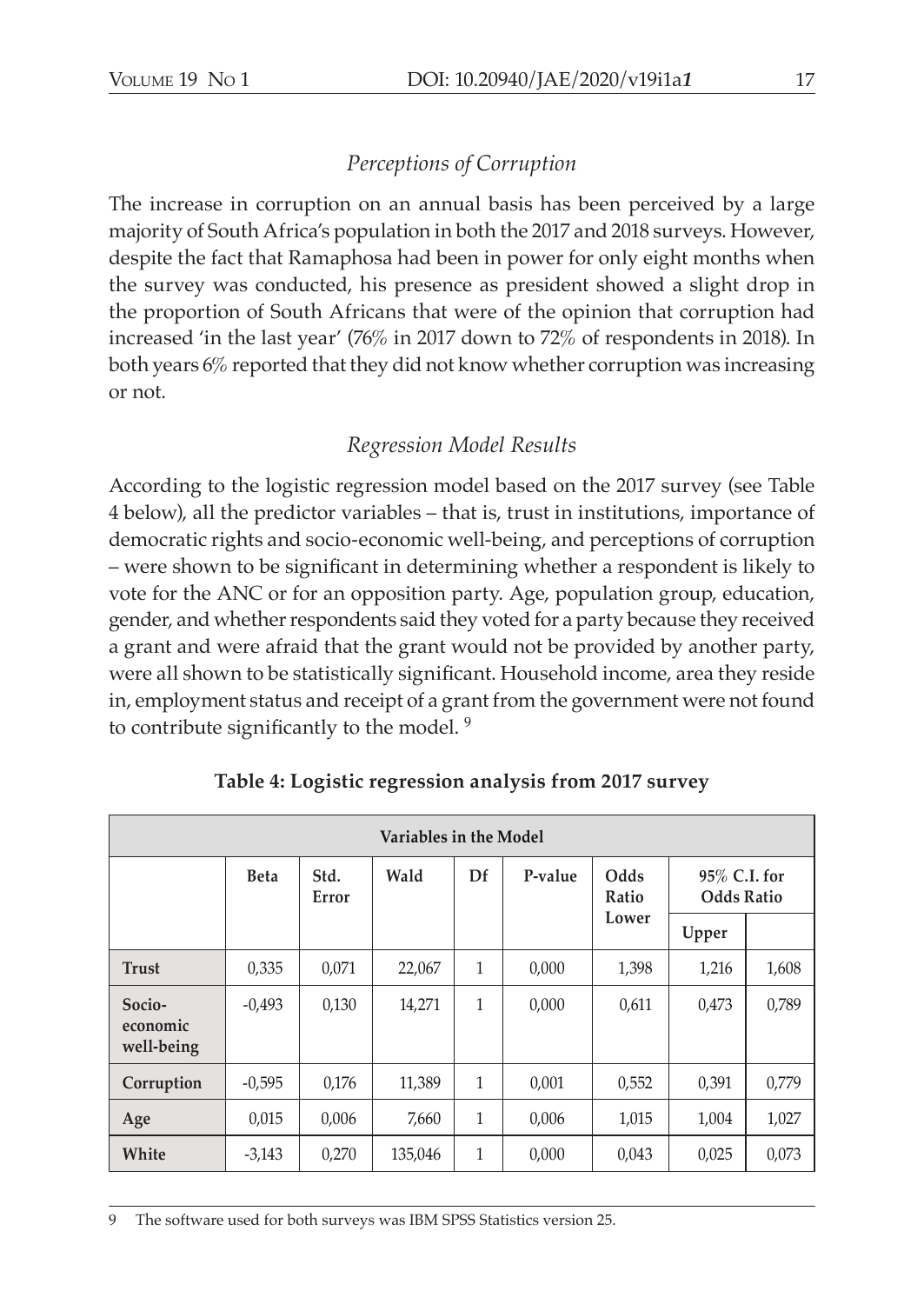| Indian/<br>Asian                | $-2,783$ | 0,451 | 38,093  | 1            | 0,000 | 0,062 | 0,026 | 0,150 |
|---------------------------------|----------|-------|---------|--------------|-------|-------|-------|-------|
| Coloured                        | $-2,348$ | 0,227 | 107,242 | 1            | 0,000 | 0,096 | 0,061 | 0,149 |
| Income                          | $-0.001$ | 0,011 | 0,017   | 1            | 0,897 | 0,999 | 0,976 | 1,021 |
| Area                            | $-0.178$ | 0,165 | 1,173   | 1            | 0,279 | 0,837 | 0,606 | 1,155 |
| Not working                     | $-0,205$ | 0,211 | 0,945   | 1            | 0,331 | 0,814 | 0,538 | 1,232 |
| Unemployed                      | $-0.087$ | 0,196 | 0,200   | 1            | 0,655 | 0,916 | 0,624 | 1,345 |
| Education                       | $-0.184$ | 0,068 | 7,338   | 1            | 0,007 | 0,832 | 0,728 | 0,950 |
| Gender                          | $-0.285$ | 0,136 | 4,372   | 1            | 0,037 | 0,752 | 0,576 | 0,982 |
| Grant<br>receipt                | 0,065    | 0,181 | 0,128   | 1            | 0,721 | 1,067 | 0,749 | 1,520 |
| <b>Fear of loss</b><br>of grant | 0,987    | 0,227 | 18,896  | $\mathbf{1}$ | 0,000 | 2,684 | 1,720 | 4,190 |
| Constant                        | 1,909    | 0,631 | 9,148   | 1            | 0,002 | 6,744 |       |       |

Using the 2018 survey (see Table 5), trust in institutions and perceptions of corruption were shown to be statistically significant in determining whether respondents would vote for the ANC or for an opposition party. Age, population group, income and whether they agreed that they were 'afraid that if another party comes to power social grants will stop' were all shown to be statistically significant. Area of residence, employment, education, gender and grant receipt were not significant.

|  | Table 5: Logistic regression analysis from 2018 survey |  |  |
|--|--------------------------------------------------------|--|--|
|  |                                                        |  |  |

| Variables in the Model           |       |               |        |              |         |                        |                            |       |
|----------------------------------|-------|---------------|--------|--------------|---------|------------------------|----------------------------|-------|
|                                  | Beta  | Std.<br>Error | Wald   | df           | P-value | Odds<br>Ratio<br>Lower | 95% C.I.<br>for Odds Ratio |       |
|                                  |       |               |        |              |         |                        | Upper                      |       |
| <b>Trust</b>                     | 0,610 | 0,072         | 71,518 | $\mathbf{1}$ | 0,000   | 1,840                  | 1,597                      | 2,119 |
| Socio-<br>economic<br>well-being | 0,027 | 0,128         | 0,044  | $\mathbf{1}$ | 0,833   | 1,027                  | 0,799                      | 1,321 |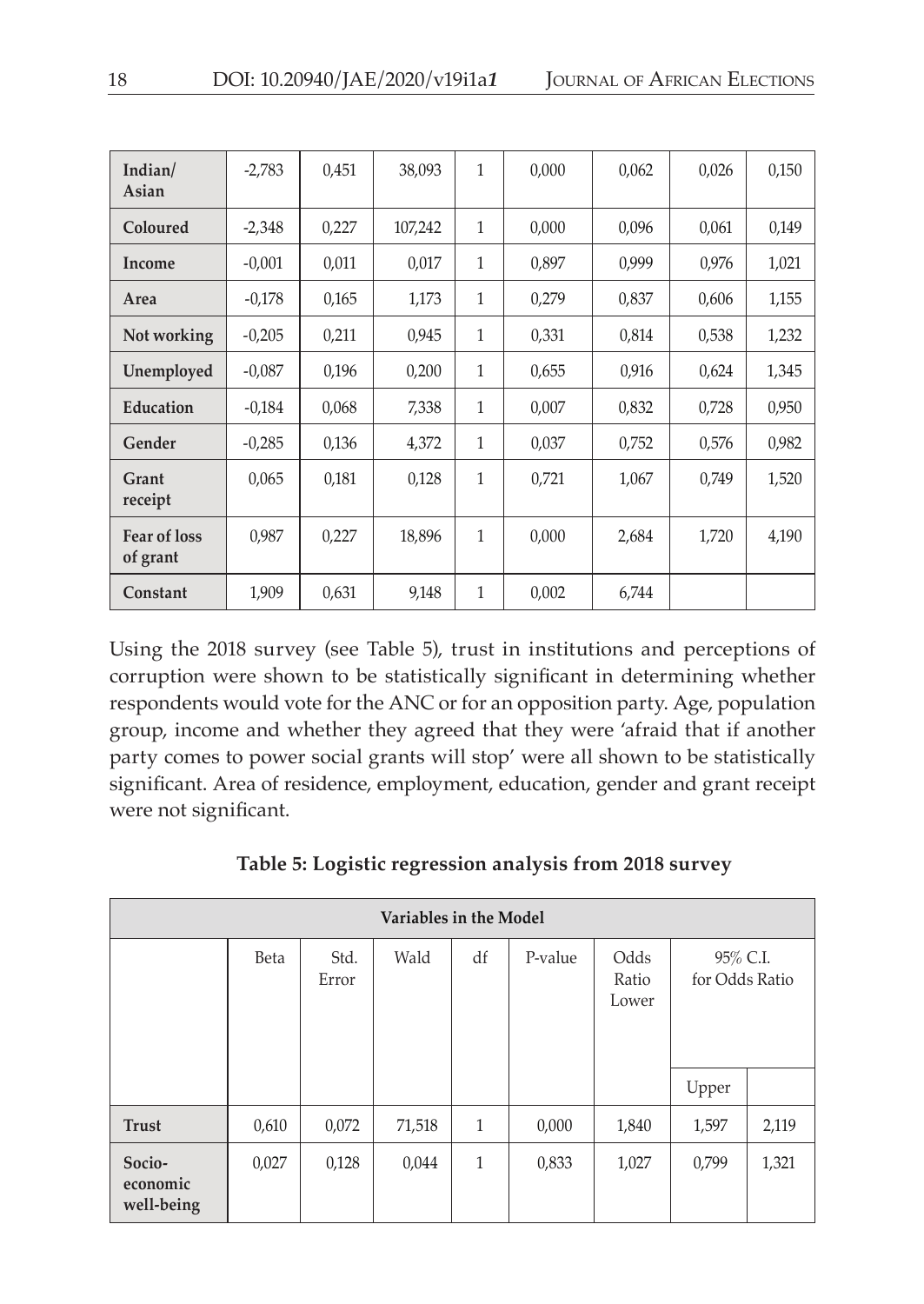| Corruption                      | $-0.519$ | 0,150 | 11,941  | $\mathbf{1}$ | 0.001 | 0.595 | 0.443 | 0,799 |
|---------------------------------|----------|-------|---------|--------------|-------|-------|-------|-------|
| Age                             | 0,019    | 0,005 | 13,770  | $\mathbf{1}$ | 0.000 | 1,019 | 1,009 | 1,029 |
| White                           | $-2,847$ | 0,223 | 162,528 | $\mathbf{1}$ | 0,000 | 0,058 | 0,037 | 0,090 |
| Indian/<br>Asian                | $-1,785$ | 0,431 | 17,191  | $\mathbf{1}$ | 0.000 | 0,168 | 0,072 | 0,390 |
| Coloured                        | $-2,023$ | 0,191 | 111,721 | $\mathbf{1}$ | 0,000 | 0,132 | 0.091 | 0,192 |
| <b>Income</b>                   | $-0,020$ | 0,008 | 6,640   | $\mathbf{1}$ | 0,010 | 0,980 | 0,965 | 0,995 |
| Area                            | $-0.081$ | 0,144 | 0,318   | $\mathbf{1}$ | 0,573 | 0,922 | 0,695 | 1,223 |
| Not working                     | 0,022    | 0,178 | 0,015   | $\mathbf{1}$ | 0,902 | 1,022 | 0,722 | 1,448 |
| Unemployed                      | $-0,131$ | 0,160 | 0,667   | $\mathbf{1}$ | 0,414 | 0,877 | 0,641 | 1,201 |
| Education                       | 0.073    | 0.055 | 1,761   | $\mathbf{1}$ | 0,185 | 1.075 | 0.966 | 1,197 |
| Gender                          | 0,150    | 0,124 | 1,457   | $\mathbf{1}$ | 0,227 | 1,162 | 0.911 | 1,483 |
| Grant<br>receipt                | $-0,150$ | 0,147 | 1.044   | $\mathbf{1}$ | 0,307 | 0.861 | 0.646 | 1,147 |
| <b>Fear of loss</b><br>of grant | 0,750    | 0,123 | 37,520  | $\mathbf{1}$ | 0,000 | 2,118 | 1,666 | 2,693 |
| Constant                        | $-1.418$ | 0.542 | 6,845   | $\mathbf{1}$ | 0.009 | 0.242 |       |       |

Trust (particularly trust in the president), perceptions of corruption, age, population group and fear of grants discontinuing if opposition parties come to power were significant predictors of voter choice in both surveys.

In both surveys, the higher the level of trust in institutions, the more likely the respondent would vote for the ANC. In 2017, the odds of voting for the ANC increased by 1 398 (or 2%) for each additional unit of trust reported. In 2018, the odds of a respondent voting for the ANC increased by 1.84 (or 84% more likely) for each additional unit of trust in institutions the respondent held, all other factors being equal. We found that in 2017, 58% of the total variance in the model is explained by the factor constructed for trust. The variance explained by trust reduced slightly to 53% in 2018.

Respondents who believed that corruption had increased in the last year were less likely to vote for the ANC than those who did not believe that corruption had increased. If respondents believed that corruption had increased, they were 0.5 (or 50%) in 2017 and 0.595 (or 40.5%) in 2018 less likely to vote ANC than those who did not believe that corruption had increased in the past year (all else being equal).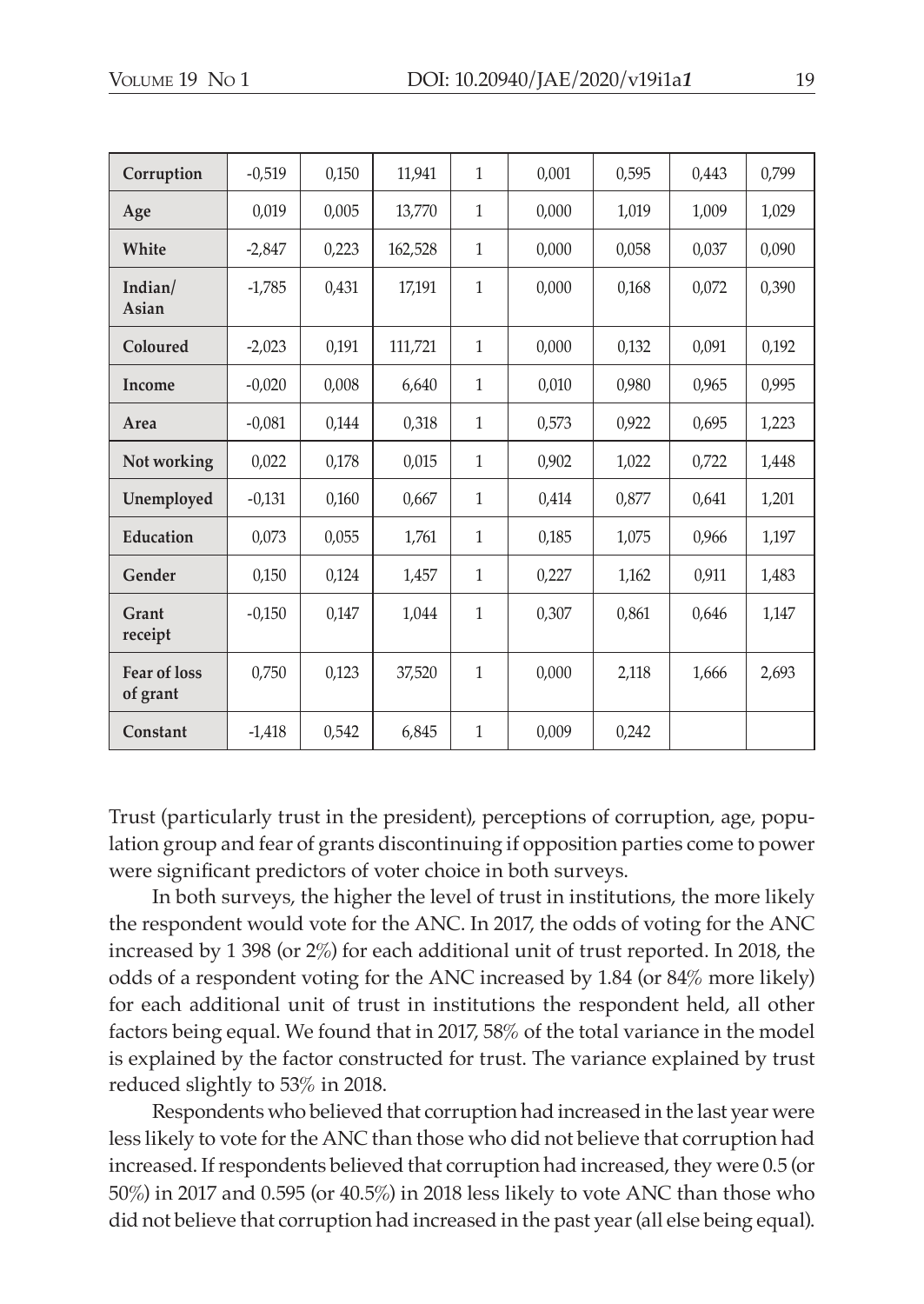Another finding is that older respondents are more likely to vote for the ANC than younger respondents. For each additional year in age, the odds of a respondent voting for the ANC increased by a factor of 1 019, all other factors being equal. In other words, over a ten-year difference in age, the likelihood of choosing the ANC increases by 20%. In 2017, a respondent was 1 015 times likelier to choose the ANC than someone who was a year younger.

In the regression analysis from both surveys, whether respondents actually receive a grant or not is not a significant determinant of voter choice. In contrast, the fear of losing a grant does matter. For respondents who agree with the statement they are 'afraid that if another party comes to power social grants will stop', the odds of voting for the ANC increased by a factor of 2 118 (or 118%) compared to those who disagreed with the statement. Therefore, those who agree with the statements are more than twice as likely to vote for the ANC than those who disagree, all other things being equal.

# *Regression Results with Additional Variables (model 2)*

In this model, trust in institutions, amended to exclude trust in the presidency, is not significant. However, trust in the president specifically increased from that for Zuma in 2017. For each unit of trust in the president (on a five-point scale), the chances of preferring the ANC over an opposition party increased by 58.9%. This means that between those who strongly distrust the president and those who strongly trust President Ramaphosa, there is a tenfold increase in the likelihood of choosing the ANC in the 2019 elections. Only 9% of respondents said that they were extremely distrustful of Ramaphosa, as opposed to 39% who were extremely distrustful of Zuma.

However, the results for this model are similar to the results above, where Ramaphosa is subsumed in the trust index. The magnitudes of the effect of perception of corruption, age, race and fear of loss of grant are all significant in determining the likelihood of choosing the ANC or an opposition party.

The results vary with the other additional variables added in model two. The 2017 survey found that the party that 'brought freedom and democracy' provided as a reason for supporting the party was not significant in the logistical regression. In the 2018 survey, the variable is significant, with those providing this reason for their party choice to be 81% likelier to choose the ANC over an opposition party, compared to those who did not offer this as a reason for party choice, all other factors being equal. Whether respondents agreed that they support land expropriation with or without compensation was not significant in voter preferences.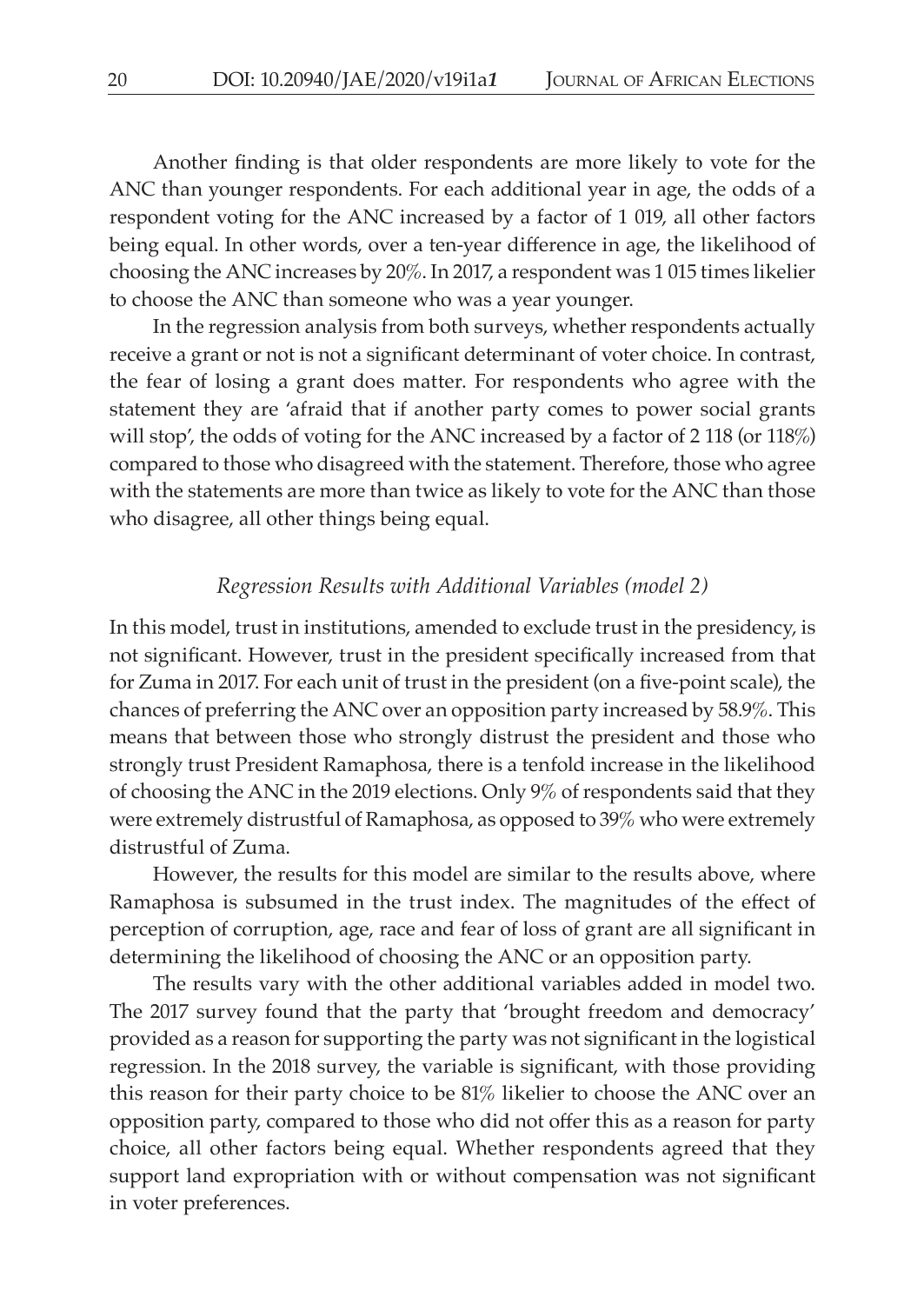| Variable                                                        | Significant<br>predictor in<br>both surveys | Non-significant<br>predictor in<br>both surveys | Significant<br>predictor in<br>one survey but<br>not the other |
|-----------------------------------------------------------------|---------------------------------------------|-------------------------------------------------|----------------------------------------------------------------|
| Trust in president                                              | $\star$                                     |                                                 |                                                                |
| Perception of corruption                                        | $\star$                                     |                                                 |                                                                |
| Age                                                             | $\star$                                     |                                                 |                                                                |
| Population group                                                | $\star$                                     |                                                 |                                                                |
| Fear grants will discontinue if<br>another party comes to power | $\star$                                     |                                                 |                                                                |
| Employment                                                      |                                             | $\star$                                         |                                                                |
| Grant receipt                                                   |                                             | $\star$                                         |                                                                |
| Socio-economic well-being                                       |                                             |                                                 | $\star$                                                        |
| Income                                                          |                                             |                                                 | $\star$                                                        |
| Education                                                       |                                             |                                                 | $\star$                                                        |
| Gender                                                          |                                             |                                                 | $\star$                                                        |
| 'Party brought freedom and<br>democracy'                        |                                             |                                                 | $\star$                                                        |

## **Table 6: Summary of the logistic regression analysis over two surveys**

## **CONCLUSION**

The two surveys, one conducted 14 months after the local government elections in 2016 (with Zuma still in power) and the second conducted six months before the general elections in 2019 (with Ramaphosa as new president), provide important insights into the factors that drive the choice of vote of South Africans. The intention of the surveys was not to predict the outcome of the 2019 general elections, but rather to attempt to understand what drives potential South African voters to support the party of their choice. The prevailing socio-economic and political environment was characterised by high levels of public corruption, accusations of state capture by the president and his allies within the governing ANC, insufficient delivery of basic services, and increasingly high levels of poverty and unemployment which result in the provision of various types of social grants to over 17 million South Africans. It was therefore important to establish the extent to which these aspects had an impact on the party choice of voters and their trust in various public institutions.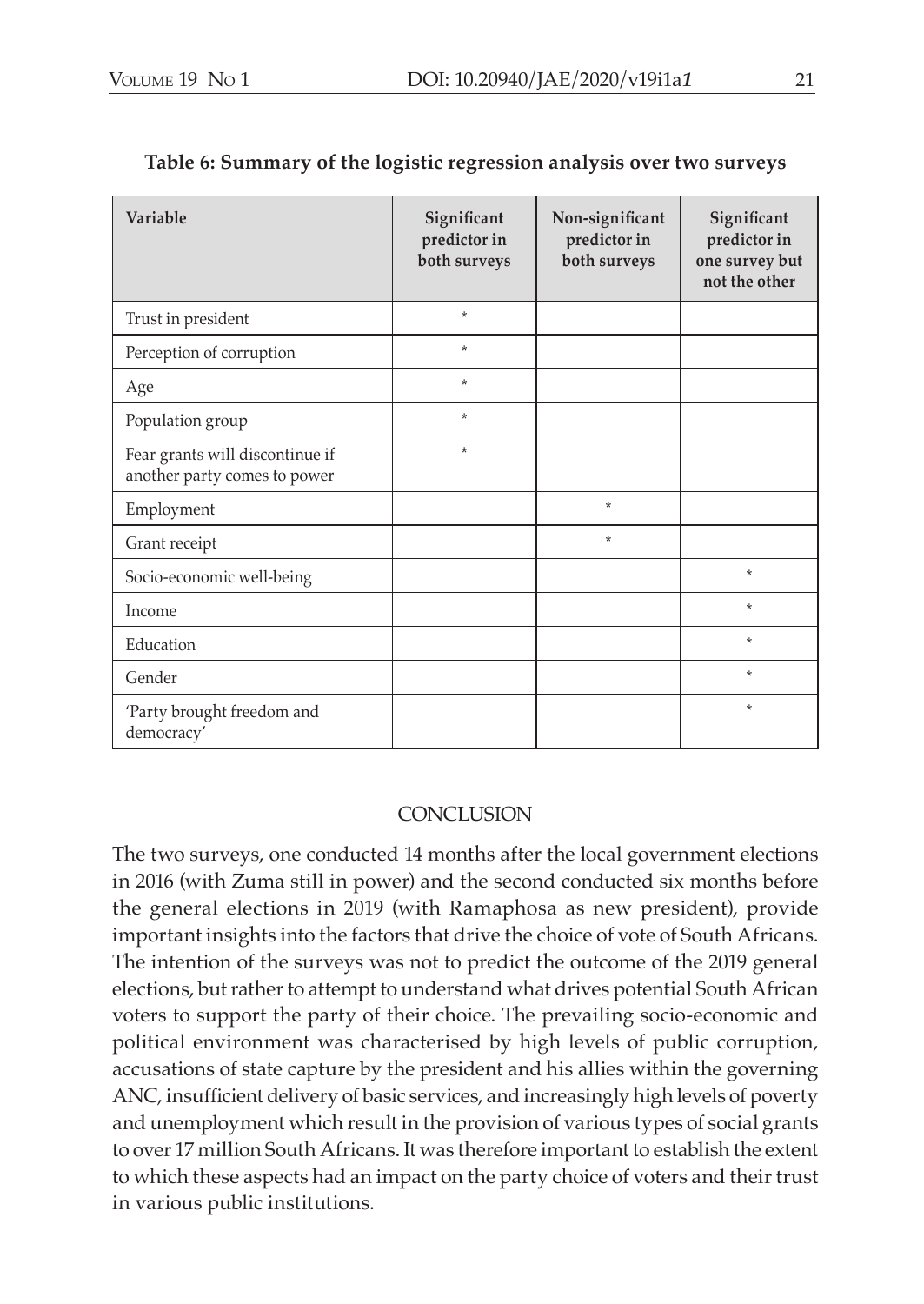What has become evident is that although party identification or partisan loyalty still plays an important role in vote choice, South African voters increasingly base their choice of party on rational considerations and it is clear that they are no longer impervious to government performance. From both surveys it is evident that trust in the president of the country, in particular, is an important predictor of choice of a party. The leadership changes in the ANC accounted to a large extent for the increase in ANC support in the second survey. It therefore suggests that a loss of trust in Zuma (as a result of the high level of corruption and state capture associated with his rule) also resulted in a loss of faith in the party. Trust in Ramaphosa and thus his popularity has also helped the ANC: the proportion of people who trusted the party has risen significantly since the first survey, when Zuma was in power. Voters who did not support the ANC in the first survey seemed to return to supporting the ANC at the end of 2018 when Ramaphosa was president. Despite the fact that he had been in power for only eight months, Ramaphosa gave voters the hope of a cleaner government and restored some confidence in the party that brought freedom and democracy to South Africa.

It also appeared that some rational considerations explain the loss of voter support for the DA, as recorded in the second survey. These include some serious errors made by the party leadership, including the Zille tweets on colonialism and the controversy surrounding Patricia de Lille, which may have driven away some black and coloured supporters.

The desire for socio-economic well-being as well as the hope for a better life was selected by the majority of respondents (65%) as one of the main reasons for party choice. (This doubled between the first and second surveys.) Furthermore, although social grant receipt does not influence voting behaviour, the fear of losing a grant should another party come to power was a significant predictor of voter choice in both the 2017 and 2018 surveys.

Socio-demographic factors also emerged as predictors of voter choice. Older voters and those with a lower income appear more likely to prefer the ANC. Given the high proportion constituted by the youth (if they indeed actually go to vote), this can have an impact on the outcome of elections and particularly on support for the ANC. Furthermore, there is a changing demographic composition of voters with large numbers of the youth becoming eligible voters every year. Therefore, party identification is likely to become less important in explaining voter choice if young voters participate in elections in large numbers.

Although race is still a feature in party support, there is little evidence in both surveys that parties attract voters because they are racially exclusive. Instead, the results show that most supporters of the three larger parties (ANC, DA and EFF) considered their parties to be inclusive and that their support of the party is not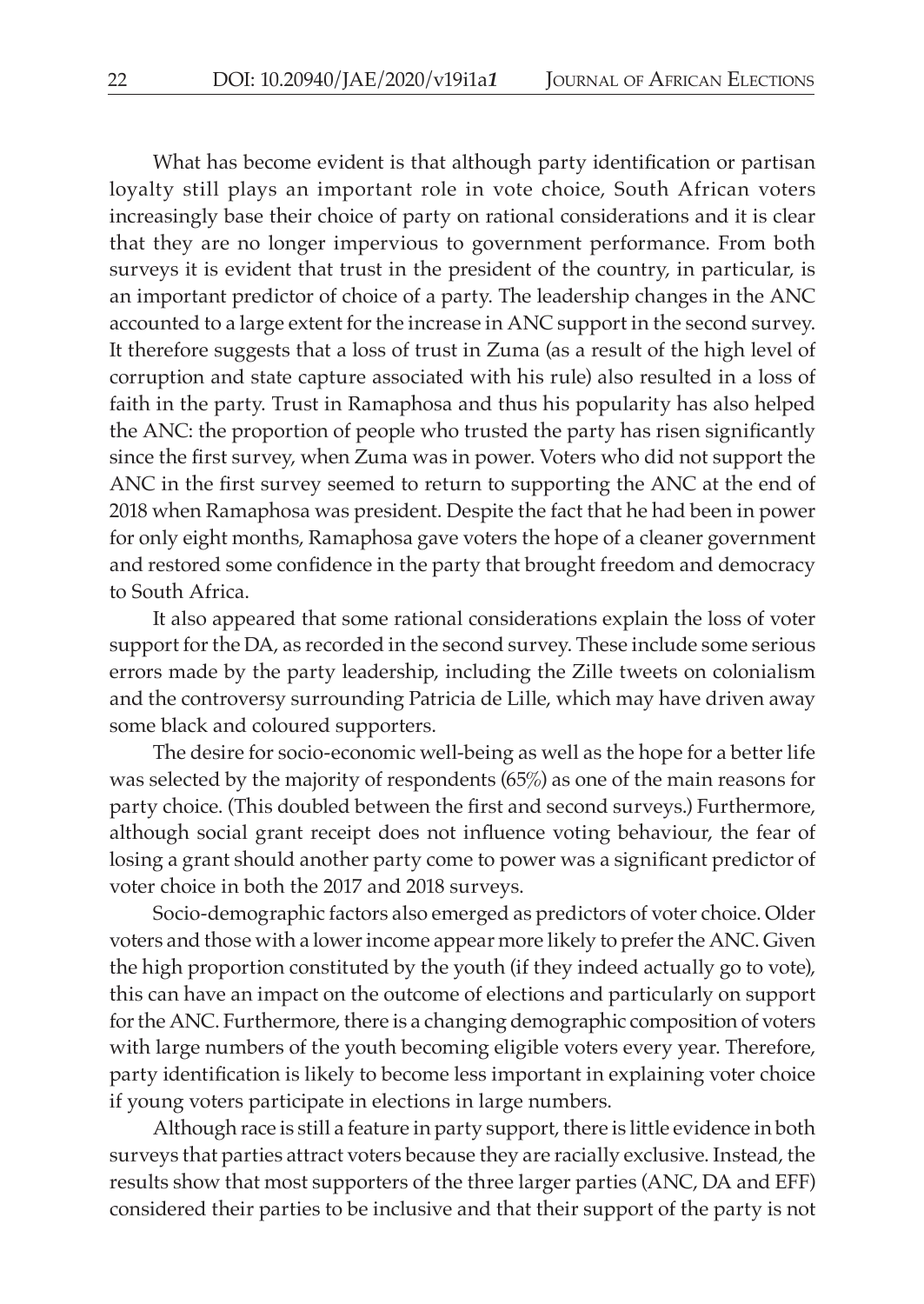because it is a party for blacks or whites. Nevertheless, racialised party images still appear to shape voter choice.

In conclusion, it is evident from both surveys that multiple factors were found to have an influence on how people vote. Also, that leadership evaluation is likely to be pivotal in the vote choice of South Africans in future elections.

The stronger support for the ANC in the 2019 elections, which took place six months after the 2018 survey was conducted, seemed to suggest that the same positive feeling towards Ramaphosa (as reflected in the 2018 survey) prevailed. As scholars and commentators pointed out after the 2019 elections, throughout the election campaign polls showed Ramaphosa's personal popularity was higher than the collective popularity of the ANC. In addition, the relatively high percentage of voters who split their vote (voting for one party nationally and for another provincially) was interpreted as people's trust in Ramaphosa at a national level and a 'belief that he can take the ANC to another level', while they are not happy with the party at provincial level (Mathekga as quoted by Dylan 2019). As also acknowledged after the elections by the ANC's elections head Fikile Mbalula, if another candidate had led the ANC the party's support might have dropped to 40% in the national poll (instead of the 58% support it received) (*TimesLIVE* 9 May 2019). 10

Therefore, the performance of Ramaphosa is critical in shaping the choice of future party support. If he does not manage to reduce the level of corruption (as perceived by the people), to end the impunity of people involved in state capture, and does not manage to bring about economic growth and job creation, voters are likely to turn away from supporting the ruling party in future elections.

#### **Acknowledgements**

Our thanks and appreciation to Megan Bryer and Jacklyn de Klerk for the statistical analysis. This research was supported by the DST/NRF South African Research Chair in Welfare and Social Development and the University of Johannesburg Research Fund (central and faculty).

<sup>10</sup> Although it seems that the positive mood regarding Ramaphosa in the 2018 survey has been echoed in the 2019 election results, the 2018 survey was conducted among all South Africans of voting age, while the universe of the 2019 elections consisted of only those South Africans that voted in the elections – which represents a mere 49.3% of the eligible VAP.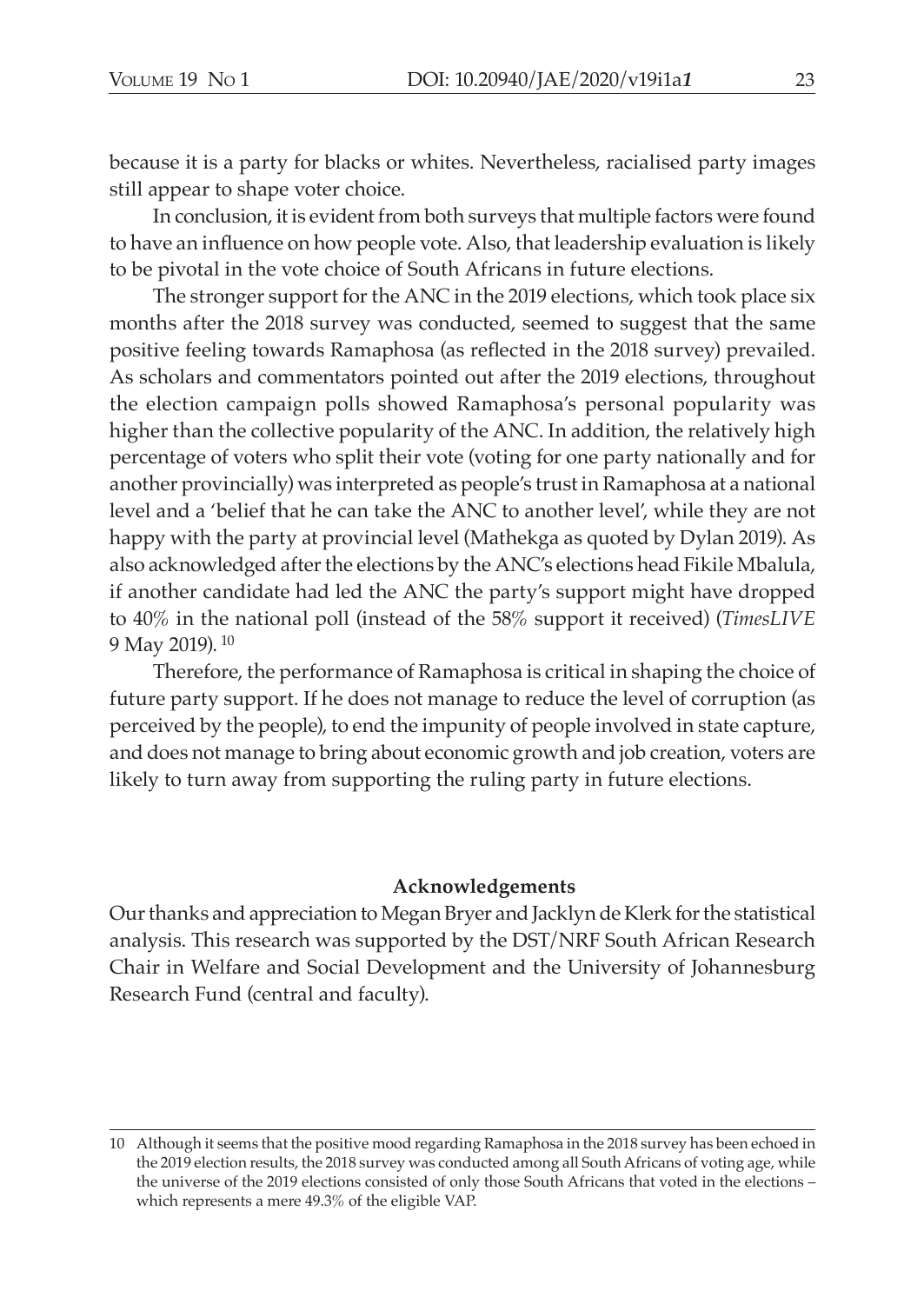––––– References –––––

- Ake, C 2003, *The Feasibility of Democracy in Africa*, CODESRIA, Dakar, Senegal.
- Alexander, P et.al. 2018, 'Frequency and turmoil: South Africa's community protests 2005-2017', *SA Crime Quarterly,* vol. 63, pp. 27–42.
- Anderson, CJ & Tverdova, YV 2003, 'Corruption, Political Allegiances, and Attitudes Toward Government in Contemporary Democracies', *American Journal of Political Science,* vol. 47, no.1, pp. 91–109.
- Booysen, S 2015, *Dominance and Decline: The ANC in the time of Zuma,* Wits University Press, Johannesburg.
- Bratton, M, Mattes, R & Giyimah-Boadi, E 2005, *Public opinion, democracy and market reform in Africa,* Cambridge University Press, Cambridge.
- Bratton, M & Cho, W 2006, 'Where is Africa going? Views from below', *Afrobarometer*, Working Paper no. 60 (May).
- Caillier, J 2010, 'Citizen Trust, Political Corruption, and Voting Behavior: Connecting the Dots', *Politics and Policy,* vol. 38, no. 5, pp. 1015–1035.
- Catterberg, G & Moreno, A 2005, 'The Individual Bases of Political Trust: Trends in New and Established Democracies', *International Journal of Public Opinion Research,* vol.18, no.1, pp. 31–48.
- CEIC, 2019, 'South Africa Government Debt: % of GDP'. Available at: https://www. ceicdata.com/en/indicator/south-africa/governmetn-debt--of-nominal-gdp
- Chipkin, I & Swilling, M 2018, *Shadow State: The Politics of State Capture,* Wits University Press (EPUB), Johannesburg.
- Corruption Watch, Annual Report, 2016, Volume 1, Issue 1. Available at: https:// www.corruptionwatch.org.za/wp-content/uploads/2017/2/Corruption-Watch-Annual-Report-27-02-2017-Low-Res-Version.pdf
- Dalton, RJ 2016, 'Party Identification and Its Implications', *Oxford Research Encyclopedia.* Available at: Doi: 10.1093/acrefore/9780190228637.013.72
- Davis, G 2003, 'The Electoral Temptation of Race in South Africa: Implications for the 2004 Election', *Transformation: Critical Perspectives on Southern Africa* vol.53, no.1, pp. 4–28.
- *DispatchLive*, 2014, 'Zuma badly misreads old, rural party result' 24 May. Available at: https://www.dispatchlive.co.za/news/opinion/2014-05-24-zuma--badlymisreads-old-rural-party-result/
- Dylan, J 2019, 'Support for Ramaphosa not matched by provincial support for the ruling party' 15 May. Available at: https://www.dailymaverick.co.za/article/2019- 05-15-support-for-ramaphosa-not-matched-by-provincialpsupport-for-theruling-party
- ECPR 2019, 'Comparing Local Elections and Voting: Lower Rank, Different Kind… or Missing Link?' Workshop Abstract. Available at: https://ecpr.eu/Events/ PanelDetails.aspx?PanelID=7676&EventID=121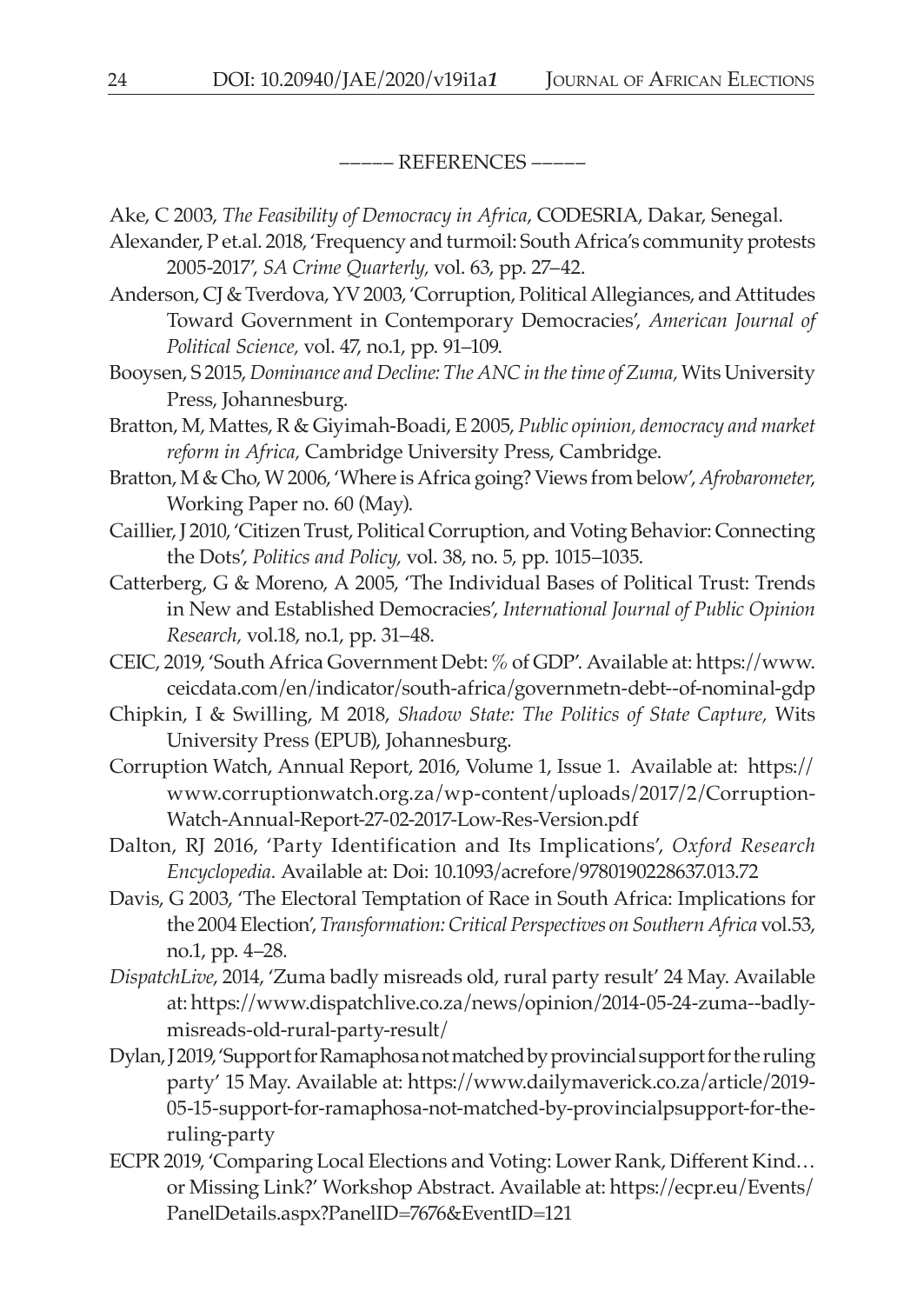- Ferree, K E 2006, 'Explaining South Africa's Racial Census', *The Journal of Politics,* vol. 68, no. 4, pp. 803–815.
- Friedman, S 1999, 'Who We Are: Voter Participation, Rationality and the 1999 Election', *Politikon,* vol. 26, no.2, pp. 213–223.
- Graham, V, Sadie, Y & Patel, L 2016, 'Social grants, food parcels and voting behaviour: a case study of three South African communities', *Transformation: Critical Perspectives on Southern Africa,* vol. 91, pp. 106–135.
- Guelke, A 1996, 'Dissecting the South African Miracle: African Parallels', *Nationalism and Ethnic Politics,* vol. 2, no.1, pp.141–154.
- Habib, A & Naidu, S 2006, 'Race, Class and Voting Patterns in South Africa's Electoral System: Ten Years of Democracy', *African Development,* vol. 31, no.3, pp. 81–92.
- Hamill, J 2018, 'Why the ANC itself is the chief impediment to Ramaphosa's agenda', *The Conversation* 14 December. Available at: http://theconversation.com/ why-the-anc-itself-is-the-chief-impediment-toramaphosas-agenda-108781
- Harris, M 2012, 'The methodology of polling public opinion in South Africa: Measuring the pulse of the people' in HA Thuynsma (ed), *Public Opinion and Interest Group Politics – South Africa's Missing Links?,* Africa Institute, Pretoria.
- Horowitz, DL 1985, *Ethnic Groups in Conflict*, University of California Press, Berkley.
- Hosken, G 2017, 'The effect of State Capture on the man in the street', *Sunday Times -TimesLIVE* 7 June. Available at: https://www.timeslive.co.za/politics/2017- 06-07-the effect-of-state-capture-on-the-man-in-the-street-/
- Johnson, RW 1996, 'The 1994 Election: Outcome and Analysis', in RW Johnson & L Schlemmer (eds), *Launching Democracy in South Africa: The First Open Election, April 1994,* Yale University Press, New Haven.
- Justesen, MK & Schulz-Herzenberg, C 2018, 'The Decline of the African National Congress in South Africa's 2016 Municipal Elections', *Journal of Southern African Studies,* vol. 44, no. 6, pp. 1133–1151.
- Kersting, N 2009, 'Voting Behaviour in the 2009 South African Election', *Afrika Spectrum,* vol. 44, no. 2, pp. 125–133.
- Lekalake, R 2016, 'Support for democracy in South Africa declines amid rising discontent with implementation', *Afrobarometer Dispatch,* No. 71, (9 February), pp.1–9. Available at: https://afrobarometer.org/sites/default/files/ publications/Dispatches/ab\_r6\_dispatchno71\_south\_africa\_perceptions\_ of\_democracy.pdf
- Letsholo, S 2005, 'How the ANC Won the 2004 Elections: Perspectives on Voting Behaviour in South Africa', *EISA Occasional Paper* No. 31 (April), EISA, Auckland Park.
- Levi, M & Stoker, L 2000, 'Political Trust and Trustworthiness', *Annual Review of Political Science,* vol. 3, pp. 475–507.
- Linz, J & Stepan, A 1997, 'Toward consolidated democracy', in L Diamond,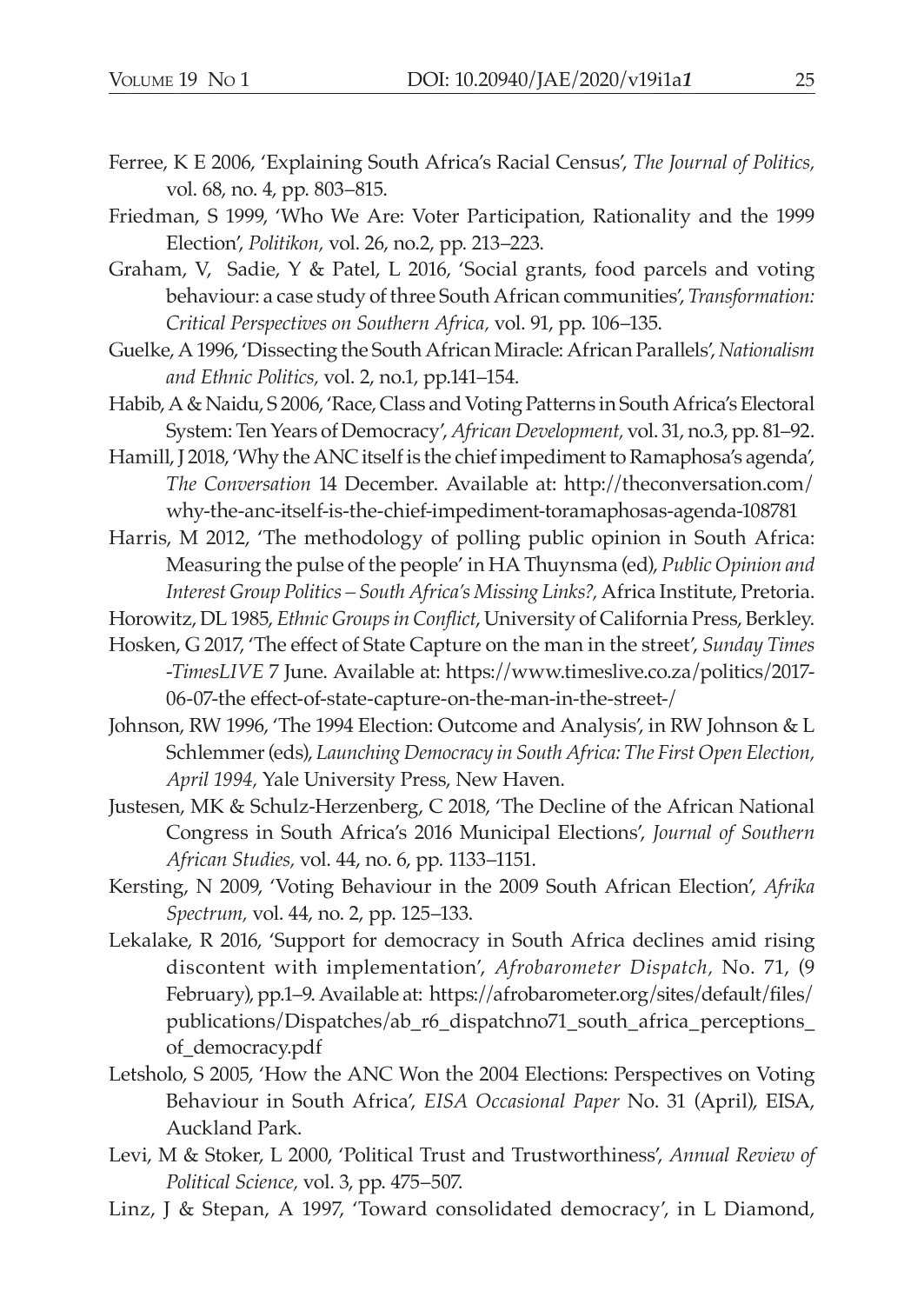M Plattner, & Y Chu (eds), *Consolidating the Third Wave democracies: themes and perspectives,* Johns Hopkins University Press, Baltimore.

- Listhaug, O & M Wiberg 1995, 'Confidence in political and private institutions, in H Klingemann, & D Fuchs (eds), *Citizen and the state,* Oxford University Press, Oxford.
- Lodge, T 1995, 'The South African General Election, April 1994: Results, Analysis and Publications', *African Affairs,* no. 94, no. 377, pp. 471–500.
- Maserumule, MH & Ndletyana, M 2016, 'Unmasking the Outcomes of the 2016 Local Government Elections' (Editorial Essay), *Journal of Public Administration,* vol. 51, no. 3.1, pp. 442–449.
- Mattes, R 2014, 'The 2014 election and South African democracy', in C Schulz-Herzenberg, & R Southall, *Election 2014 – South Africa*, Jacana Media, Johannesburg.
- Mattes, R, Taylor, H & Africa, C 1999, 'Judgement and Choice in the 1999 South African Election', *Politikon,* vol. 26, no.2, pp. 235–247.
- Mutize, M 2018, 'Patience with Ramaphosa's presidency is waning' 5 June, *The Conversation*. Available at: https://theconversation.com/patience-withramaphosas-presidency-is-waning-among-south-africans-97467
- *News24*, 2011, 'Grants shouldn't be 'political bribes', 17 March. Available at: http:// www.news24.com/SouthAfrica/Politics/Grants-shouldnt-be-political-bribes
- Patel, L, Sadie, Y, Graham, V, Delany, A. & Baldry, K 2014, *Voting Behaviour and the Influence of Social Protection: A study of voting behaviour in three poor areas in South Africa,* University of Johannesburg Centre for Social Development, Johannesburg.
- Qobo, M 2018, 'What to look for when assessing South Africa's president, Ramaphosa', *The Conversation* 14 June. Available at: https://theconversation.com/what-tolook-for-when-assessing-south-africas-president-ramaphosa-97966
- Reynolds, A 1999, 'The results', in A Reynolds (ed), *Elections 1999 South Africa*, David Philip Publishers, Cape Town.

Sandhotz, W & Koetzle, W 2000, 'Accounting for Corruption: Economic Structure, Democracy and Trade', *International Studies Quarterly,* vol. 44, no.1, pp. 31–50.

- Schlemmer, L 1994, 'South Africa's first open election and the future of its new democracy', in H Giliomee, & L Schlemmer (eds), *The Bold Experiment – South Africa's New Democracy,* Southern Book Publishers, Cape Town.
- Schulz-Herzenberg, C 2009, 'Trends in Party Support and Voter Behaviour, 1994- 2009, in R Southall & J Daniel (eds), *Zumani! – The 2009 South African Elections*, Jacana Media and Conrad Adenauer Foundation, Johannesburg.
- Schulz-Herzenberg, C 2012, 'Managing public opinion during the 2009 South African Elections', in HA Thuynsma (ed), *Public Opinion and Interest Group Politics* – *South Africa's Missing Links?,* Africa Institute, Pretoria.